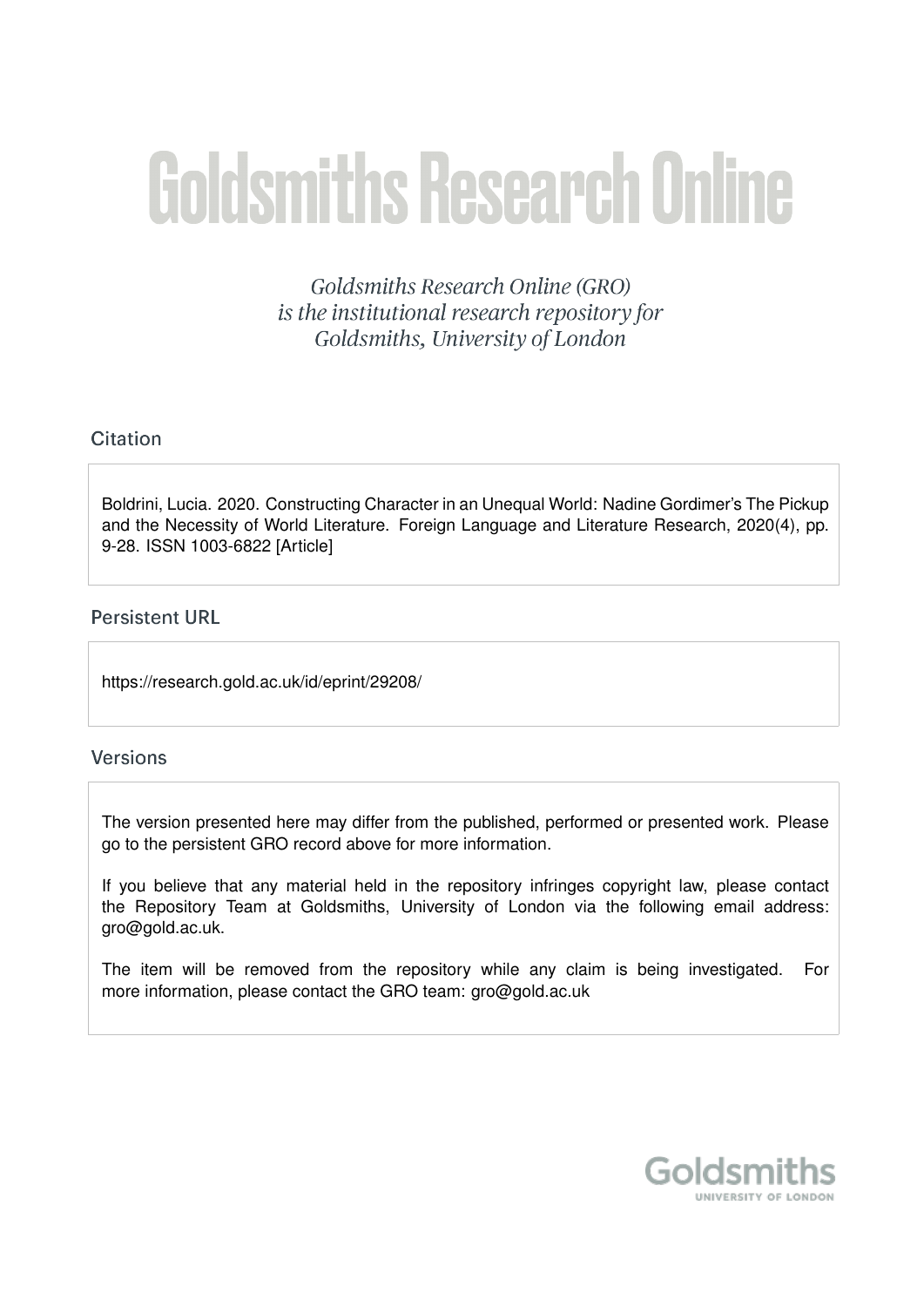# **Constructing Character in an Unequal World: Nadine Gordimer's The Pickup and the Necessity** of World Literature

# Lucia Boldrini

Abstract: Nadine Gordimer's The Pickup (2001) tells the story of white South African Julie and illegal immigrant Abdu in cosmopolitan post-Apartheid Johannesburg. When Abdu is expelled from South Africa, Julie moves with him to his village at the edge of the desert in an unnamed Arab country, finally finding a sense of home and belonging in the very place that he is desperate to escape. The novel's concerns with migration, globalisation, the sense of home, inequality that robs individuals of geography and history, shame, prejudice, making assumptions, and the possibility and impossibility of love, are explored through the adopting of an apparently awkward, self-conscious narrative voice that complicates the illusions of realism and foregrounds the tension between mimesis and artifice. The adoption reflects how we seek to make sense of others in the world, including foreign and ghostly others. Gordimer's novel posits the necessity for literature to accept its responsibility to be world literature, enjoining us to be attentive to the languages we speak, or neglect to speak, or even refuse to hear, and the translations we perform and the untranslatabilities we recognize; to how we are caught, circulate, and are complicit in a world of economic, legal and historical inequality; to our own foreignness in what we call home, how we make others foreign in their home, and how we can open ourselves to the foreign.

Keywords: Nadine Gordimer; The Pickup; character; realism; migration; globalization; world literature

Author: Lucia Boldrini is Professor of English and Comparative Literature, Director of the Research Centre for Comparative Literature at Goldsmiths, University of London, and vicepresident of the International Comparative Literature Association. Her research interests include fictional biography and autobiography; Joyce, Dante and modernist medievalism; comparative literature; and literature on and from the Mediterranean area. Among her books: Autobiographies of Others: Historical Subjects and Literary Fiction (Routledge, 2012); Joyce, Dante, and the Poetics of Literary Relations (CUP, 2001); and as editor, Experiments in Life-Writing: Intersections of Auto/Biography and Fiction, with Julia Novak (Palgrave, 2017). E-mail: 1.boldrini@gold.ac.uk

标题: 不平等的世界中的人物建构: 纳丁·戈迪默的《偶遇者》与世界文学的必要性 内容摘要: 纳丁·戈迪默的《偶遇者》(2001年)讲述了南非白人朱莉和非法移民阿布杜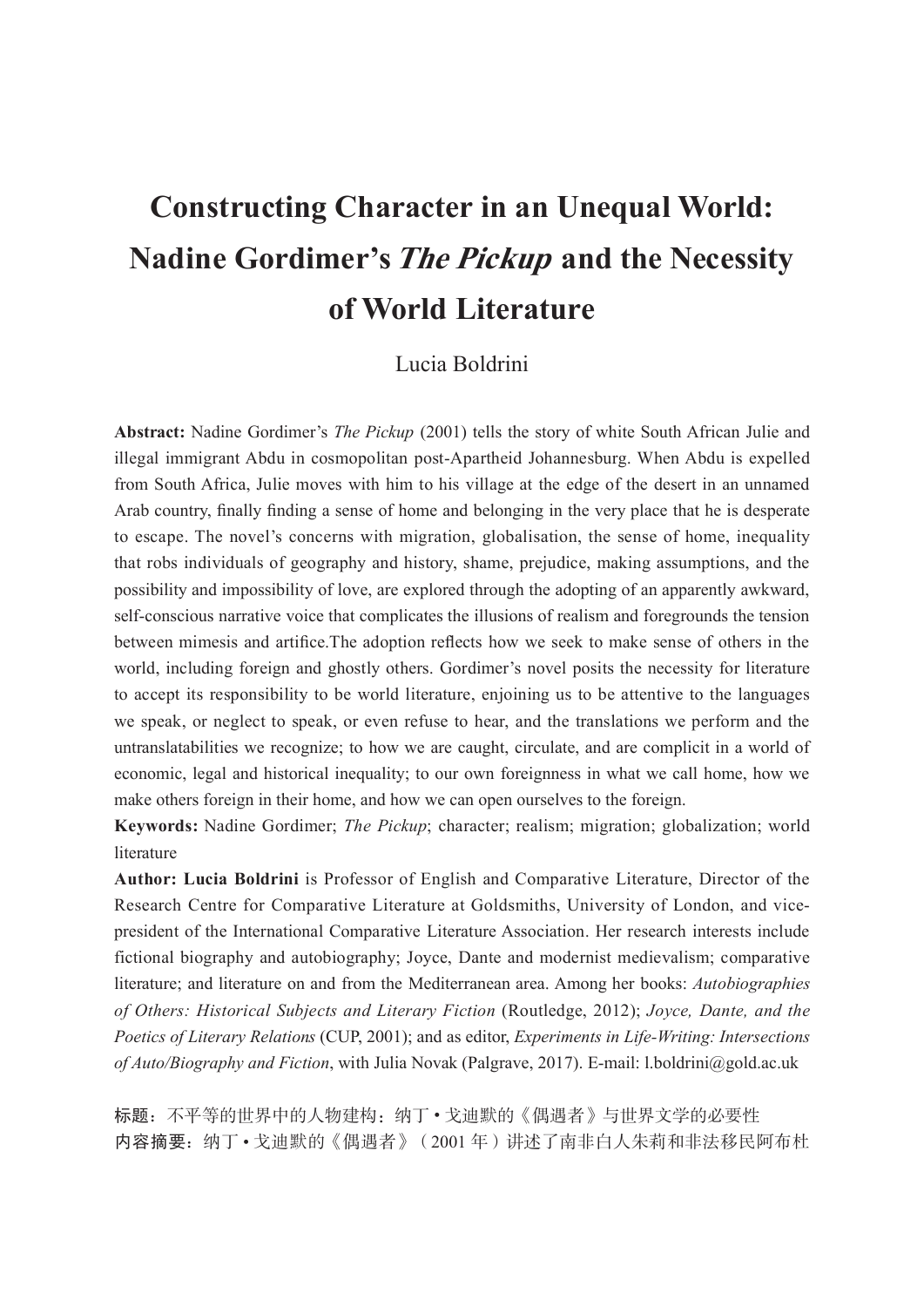在国际化的、后种族隔离的约翰内斯堡的故事。当阿布杜被驱逐出南非时,朱莉和他一起 搬到一个无名阿拉伯国家的沙漠边缘的村庄,他们最终在这个阿布杜渴望逃离的地方找到 了家园意识和归属感。这部小说关注移民、全球化、家园意识、剥夺个人的地理和历史的 不平等,关注羞耻、偏见、假设以及爱的可能性与不可能性。小说采用一种明显尴尬又刻 意的叙事声音来探索这些主题,这种叙事声音使现实主义的幻想复杂化,并凸显了模仿和 技巧之间的紧张关系,折射出我们理解包含外国人和幽灵他者在内的他人的诉求和方式。 戈迪默的小说提出,文学必须承担起作为世界文学的责任,要求我们关注我们所说的语言、 被忽视而未说的语言甚至是拒绝听的语言,我们的翻译和我们所承认的不可译性;关注我 们在一个经济、法律和历史都不平等的世界中如何被裹挟、传播以及成为同谋;关注我们 在所谓的"家"中的陌生感,我们如何造成他人在他们自己家园的陌生感,以及我们如何 接受异质性。

关键词: 纳丁·戈迪默;《偶遇者》;人物;现实主义;移民;全球化;世界文学 作者简介: 露西娅·博尔德里尼,英语和比较文学教授,伦敦大学戈德史密斯比较文学研 究中心主任,国际比较文学协会副主席。她的研究兴趣包括虚构性传记和自传;乔伊斯、 但丁和现代主义的中世纪主义;比较文学;关于和来自地中海区域的文学。她的著作有:《他 人的自传:历史主题与文学小说》(2012年);《乔伊斯,但丁和 <文学关系诗学 >》(2001 年); 与茱莉亚·诺瓦克(Julia Novak)共同撰写《生活写作实验: 自传 / 传记与小说的交 又点》(2017年)。

Nadine Gordimer's *The Pickup*, published in 2001, tells the story of Julie, a young white South African woman, and Abdu, a mechanic that she "picks up" in cosmopolitan, post-Apartheid Johannesburg when her car breaks down. They become lovers, and when Abdu (whose real name, we later discover, is Ibrahim) is expelled as an illegal immigrant, they marry and she travels with him to his village at the edge of the desert in an unnamed Arab country, finally finding a sense of home and belonging in the very place that he is desperate to escape. At the end, he will emigrate again, this time to the USA, while she stays with his family in the village. Even such a short and simplified summary already reveals the presence in the novel of a number of topical themes and questions concerning migration, both legal and illegal; post-colonial globalisation and the inequalities it is built on and exacerbates; belonging and the sense of home; names, revealed or withheld. Some critics have seen The Pickup as a new departure for Gordimer: after her commitment to the black cause during Apartheid and her consequent status as a "national writer," she could finally disengage from her "national" role and turn to smaller and private concerns; while this move need not imply the abandonment of the political, it denoted a newly found freedom from the need to address the grand narrative of South Africa.  $\mathbb{D}$  Several reviewers criticized the novel, on its publication, for the lack of realism, consistency or complexity in the depiction of the two main characters, as well as for the way the narrator's prose, in its stilted, at times even grammatically inconsistent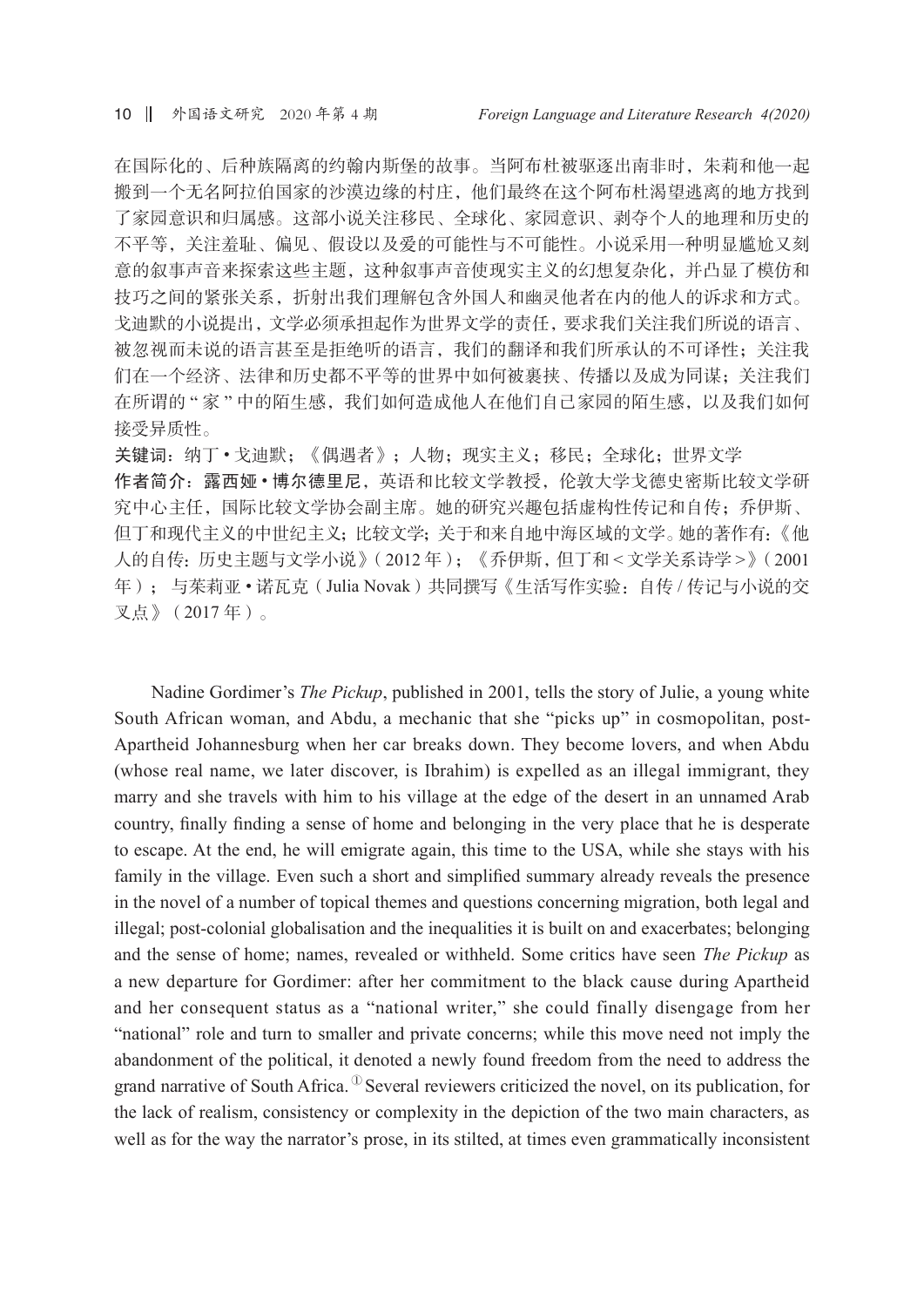style, keeps the characters at a distance, preventing the development of readers' sympathy or even interest towards them. Others, however, highlight the insight that Gordimer's use of character-types enables the effectiveness of her deliberate style.<sup>29</sup> In this article I wish to focus on the novel's realism vs. the explicit deliberateness that breaks the illusion of realism, with regard especially to characters, and on how the handling of these formal features relates to the exploration of migration, identity, prejudice, and of our own reactions, whether conscious or unconscious, to otherness. <sup>3</sup> All of this will be considered in the context of how *The Pickup* can be seen to engage with the meaning and necessity of world literature in an unequal world.  $\Phi$  First, however, I will briefly outline some main trends in the critical discussion of literary character and take a short detour through another story of migration.

#### **Characters, people, ghosts**

Criticism on character in novels tends to divide between the (more traditional) referential or mimetic approach that treats character as similar to real people (e.g., Harvey, Hochman, Price), and the autonomous, non-referential approach, typical of structuralism in the late '60s and early '70s, that sees character as a linguistic construct: characters are words, and treating them as if they were people is misleading (Barthes, 184). In the '70s and '80s, poststructuralism extended the latter approach with a politically oriented rejection of the illusion of realism: by presenting itself as a transparent description of the world, realism naturalizes ideological constructions and encourages the reader's acquiescence in them (e.g., Docherty, Fokkema, Cixous; I will come back shortly to the latter). Other approaches have sought to avoid such stark opposition between referential realism and autonomous artifice. For example, Margolin integrated semiotic and possible world models to define character as "possible non-actual individual," positing that while we read characters knowing that they are fictional constructs, we also bring to them our knowledge of the world (10); Phelan rejected the definition of character as either mimetic or artificial, focusing instead on the different functions that characters may have within a text: writers may emphasize the mimetic element to point to analogy with the real world; or the artificial (synthetic) element to draw attention to their being artifacts; or the thematic element, making character a vehicle for ideas. These different, often co-existing emphases orient the reader's perception of character without precluding the reader's awareness of these strategies (2-3).

One of the most radical manifestations the poststructuralist theory of character is Hélène Cixous's "The Character of Character" (1974): by promoting the illusion of representation (the textual construct stands for a real person), realist fiction fosters the reader's mechanism of identification with the character by suppressing distance and doubt, thus enabling the ideological, economic, and social control of the reader through the manipulation of the imaginary. In what is perhaps the most striking expression in the essay, Cixous declares: "Character' and I.D. card go together." For Cixous, "the more 'character' fulfills the norms,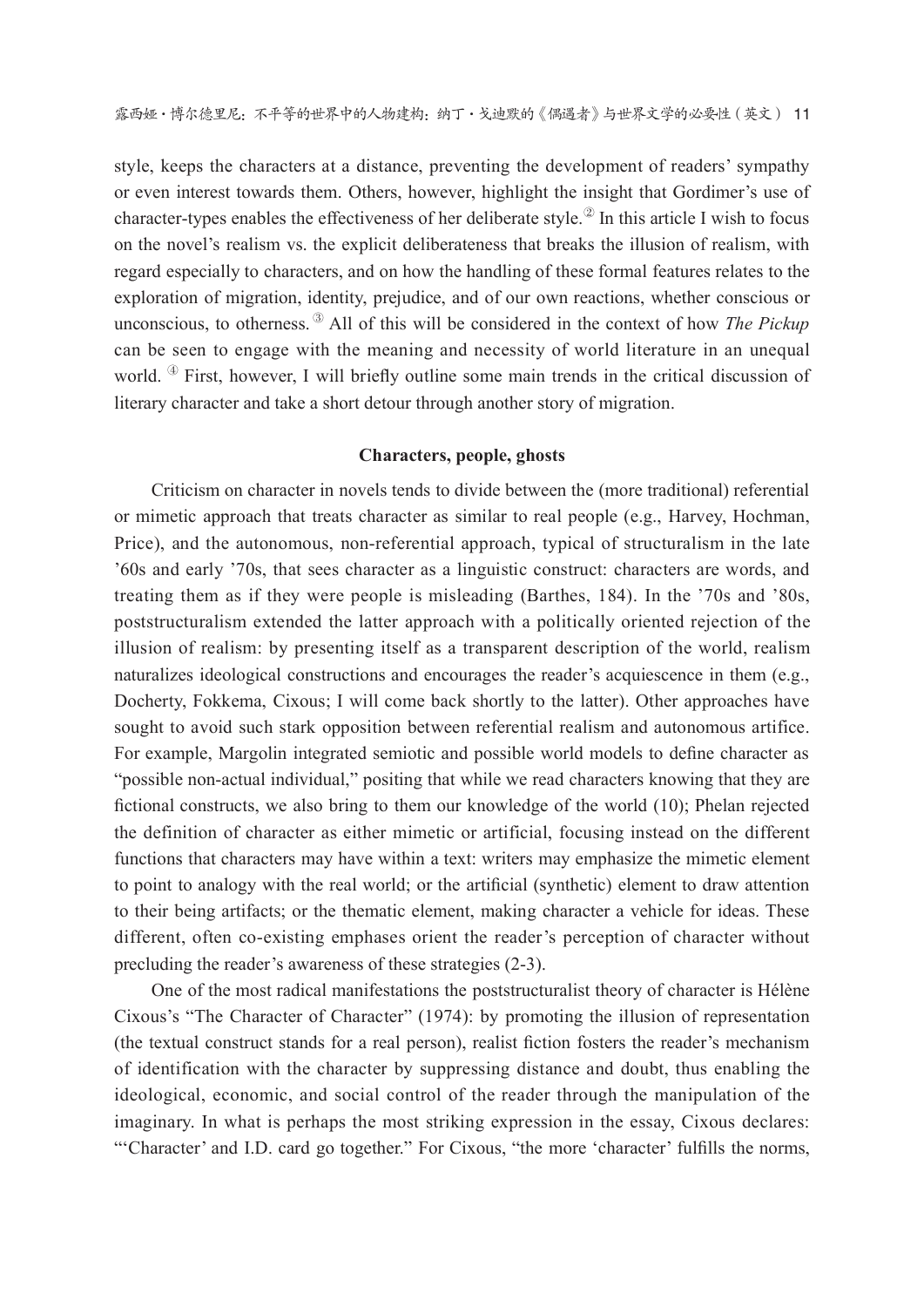the better the reader recognizes it and recognizes himself. The commerce established between book and reader is thus facilitated. A community consigns its comforts and its goods to this mirror relation. Literature thereby assumes value as a marketable form." "This is all accomplished in the name of some reality principle ('life,' 'truth,' 'biography,' 'sense') to which the text is subordinated" (385-86). The link between "character" and "I.D. card" reveals the bureaucratic and capitalist control of subjects through the identification and manipulation of their subjectivities. The conclusion must be, therefore, that we should "put aside 'character' and everything it implies in terms of illusion and complicity with [...] the appropriating economy that such reasoning supports" (387).

Yet, from our perspective of twenty-first century readers who have witnessed decades of mass migration and the creation of millions of refugees across the world, we must ask the following questions. What happens when the ID card (or a simpler residence permit) is precisely what is at stake? When does its lack entail humiliation, loss of dignity, let alone of rights, because societies expect that full participation in them (the recognition of the individual as a human being that can be part of a community) is certified by the existence of a document that endows the bearer with the demonstrable right to be, freely, in a certain place? And therefore, what if the writer's interest, within her fiction, rests precisely in the deliberate observation of what happens when the character is subjected, just like individuals in the world, to this loss of legal, social, even *human* identity? How can a writer then do away with the literary tool (character) that—sometimes by encouraging mimetic recognition and sometimes by drawing attention to the artificial, aesthetic dimension—foregrounds and exploits the mechanism of identification, thereby enabling the exposure of marginalization, repression and control? These questions will be at the centre of my discussion of Gordimer's novel. And now I'd like to make the announced detour through another story of migration.

In *I fantasmi di Portopalo (The Ghosts of Portopalo)*, the Italian investigative journalist Giovanni Maria Bellu describes his long inquest into a tragic episode of migrants trafficked from South East Asia to Italy and of a shipwreck that took place in the strait between Malta and Sicily on the night of the December 25th, 1996. Nearly 300 of the young men that were on the boat drowned, but the Italian authorities denied for years that this episode had happened at all. The fishermen in the area of Portopalo, the southernmost tip of Sicily, knew of the shipwreck. For a long time they kept pulling up bodies in their fishing nets – whole bodies at first, then parts, then bones, then fragments of bones; clothes at first, then rags. How could the authorities deny an event of such tragic size, when so much evidence existed? One main reason was a local practical reaction to bureaucratic inefficiency. On the previous occasion of a smaller shipwreck, a fisherman who had duly reported finding a body had his trawler impounded for two weeks by the investigating authorities. Given the magnitude of the shipwreck of Christmas 1996, the local economy could not sustain having the entire fishing fleet grounded. So, by tacit agreement, they threw the bodies back into the sea. The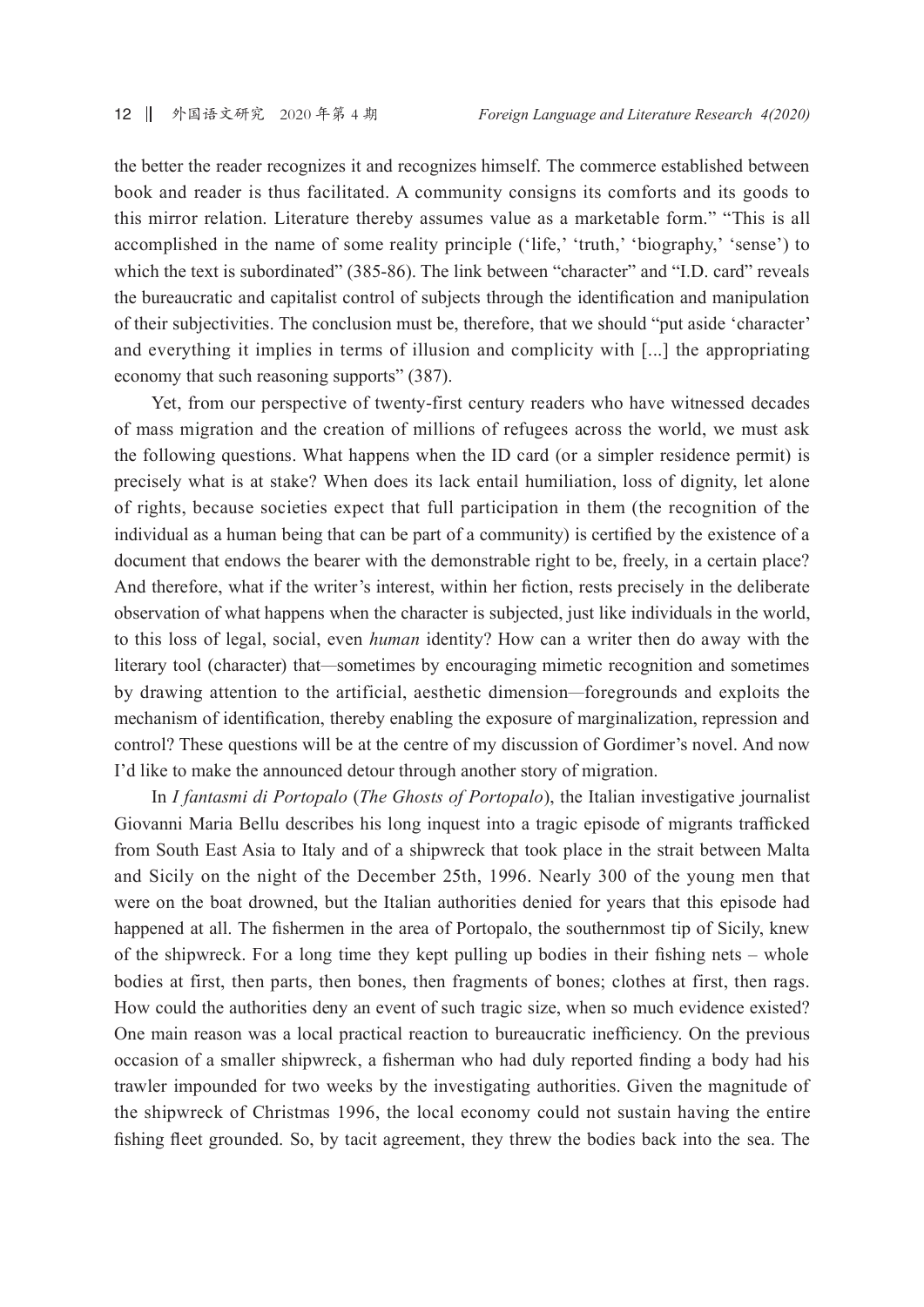second reason is directly related to Italian politics and European policies. Italy had applied to be part of the Schengen treaty (which abolished internal border controls between the European countries that adhere to it, but required increased security of the external borders of the area), and a shipwreck with 283 dead close to its shores would have prejudiced the application. Some years later, a fisherman picked up in his nets a bundle of clothes, a pair of jeans; the identity card of a young Tamil man, Anpalagan Ganeshu, which was surprisingly well preserved in one of the pockets. Faced with an ID card that clearly displayed a name and a photograph, the fisherman could no longer sustain the fiction that the shipwreck had never happened and contacted a journalist. It was the recovery of an ID that enabled the fisherman to see an imagined individual, decreed to be a fiction by the authorities, as a real person with whose plight he could identify. It was the ID card that led to the story being told and the tragedy being acknowledged. A bundle of clothes, a card with a name and a photo acquire a story. The story—based on Bellu's investigation and on his sympathetic imagination—fleshes out the person. There is indeed a "mechanism of identification," but it is not this that "enables" ideological, economic, and social control" (Cixous 384). Control was exercised by the erasure of the real person's identity and by turning the young man into a ghost, allowing traffickers, authorities, and those who just wanted to go about their business, to continue repressing him and erasing him. Finding the ID card, giving him an identity and telling a story is what enables restoring dignity and humanity to him, the other dead and other migrants.

A novel by the South African novelist Nadine Gordimer may seem to be at a considerable distance from a journalist's investigation into a shipwreck in the Mediterranean, but, at this particular time in our history, the humanity and dehumanization of migrant "others" and the daily creation of ghosts demands to be regarded with urgency. Bellu's book shows what is also central to Gordimer's novel: that the construction of character in writing reflects and has consequences for the world we live in. Both texts – one fictional, one based on real events vet frequently using literary techniques – can inform our thinking about world literature as literature in and of the world: literature that thinks of the ethical, political, economic relationships between person, home and world; that recognizes its own ability, even its responsibility, to shape the world; that reveals how the means and manner of representation affect our understanding of our place in the world and its communities; and that spurs us to keep asking, "Which world? Whose world?" as Gordimer does in her 1997 essay "The Status of the Writer in the World Today" (Telling Times 520-31: 521).

#### The ethics of knowing, finding, telling

The Pickup brings together two stories and two very distant worlds: that of Julie Summers, white, liberal, economically comfortable but seeking to distance herself from her family and longing to escape from the corruption and inauthenticity of her privileged world; and that of the migrant Ibrahim Ibn Musa, who seeks to escape from the corruption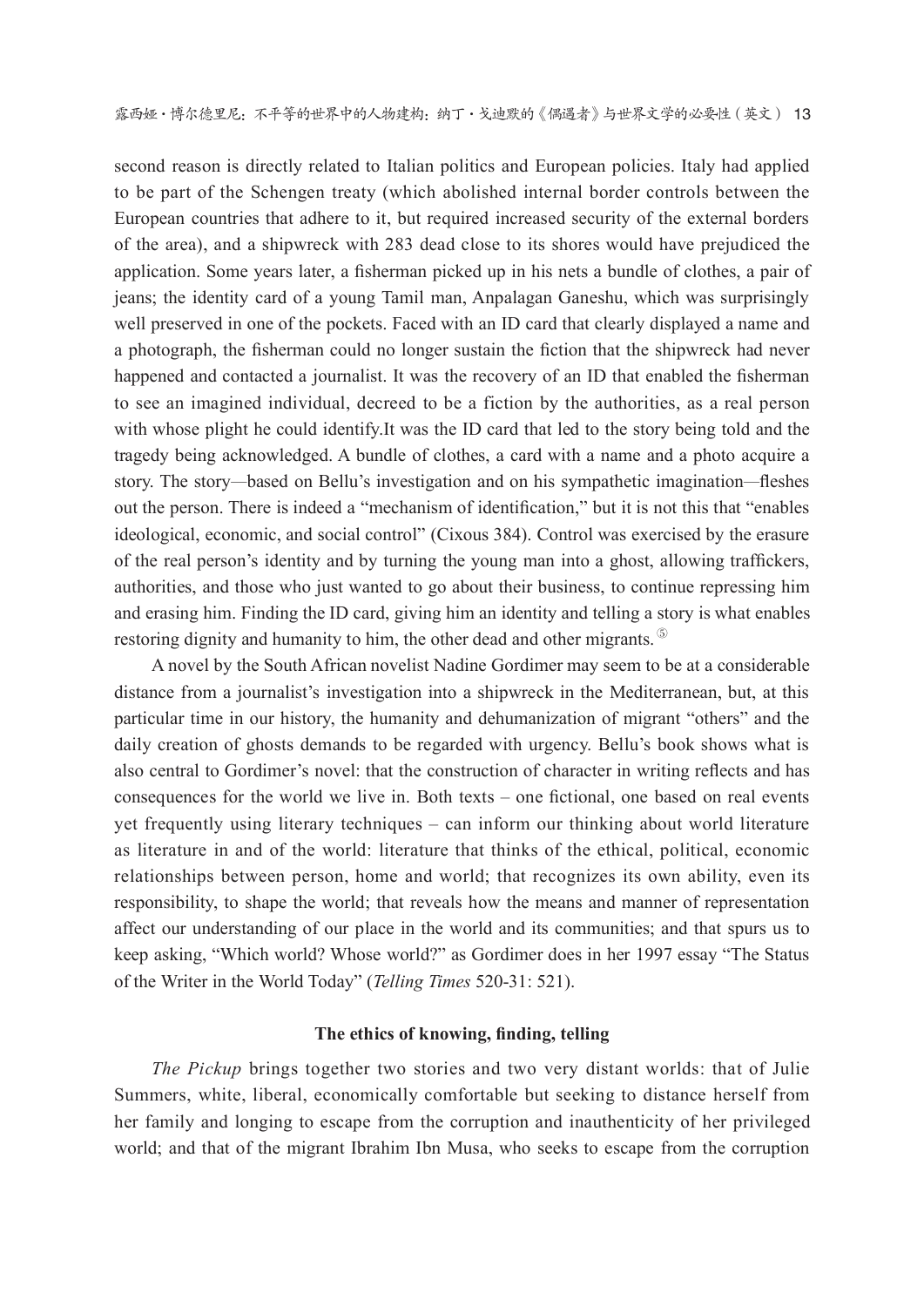and poverty of his world, who has overstayed his South African visa and is threatened with deportation, hides under the name of Abdu and "the underbelly of other people's vehicles" (10-11), and lives "beyond the dim underworld of the garage" where he works (45). He knows that his only hope if he wants to stay, once the letter from the Department of Home Affairs finds him, rests in going "underground," "the only place for those of us who can't live, haven't the means, not just money, the statutory means to conform to what others call the world. Underground. That darkness is the only freedom for him" (58-59). This uneasy coming together of opposite worlds and aspirations is reflected throughout the novel in the deliberate awkwardness of Gordimer's style and her treatment of character and plot, which repeatedly highlight, rather than smooth over, the seams and the weld lines. The difficult relationship between aesthetic concerns and political commitment that Gordimer has repeatedly addressed <sup>60</sup> continues to be relevant in the post-Apartheid era.

The novel begins with a scene familiar to any large city: a broken car in the midst of a traffic jam, with the ensuing rage, insults, sexism and belligerence.

> Clustered predators round a kill. It's a small car with a young woman inside it. The battery has failed and taxis, cars, minibuses, vans, motorcycles butt and challenge one another, reproach and curse her, a traffic mob mounting its own confusion. Get going. Stupid bloody woman. Idikazana lomlunga, le! She throws up hands, palms open, in surrender. (3)

*Idikazana lomlunga, le!:* Julie doesn't quite understand the Zulu words; she knows they are offensive but cannot repeat them correctly to her friends (6). Let's take note that she does not speak this major language of her country.

The chaotic scene goes on for a while, until the narrator intervenes and addresses us directly:

> There. You've seen. I've seen. The gesture. A woman in a traffic jam among those that are everyday in the city, any city. You won't remember it, you won't know who she is.

> But I know because from the sight of her I'll find out—as a story—what was going to happen as the consequence of that commonplace embarrassment on the streets: where it was heading her for, and what. Her hands thrown up, open. (4)

"The gesture" of the "hands thrown up, open" is a gesture of giving up, of acceptance, of innocence or vulnerability.

While the "predators round a kill" may initially evoke images familiar from so many TV nature documentaries (plunging us in clichéd images of Africa), we quickly see that this is a metropolitan scene. But in fact, the scene could take place in "any" modern cosmopolitan city. It is Johannesburgwhere we wouldn't take much notice of the anonymous young woman. The narrator does, however, know and wants to observe, to "find out" and tell a story for the characterin this stereotype of the modern city. "I know" and "I'll find out" sit together uneasily, the former implying already acquired knowledge and the latter knowledge being yet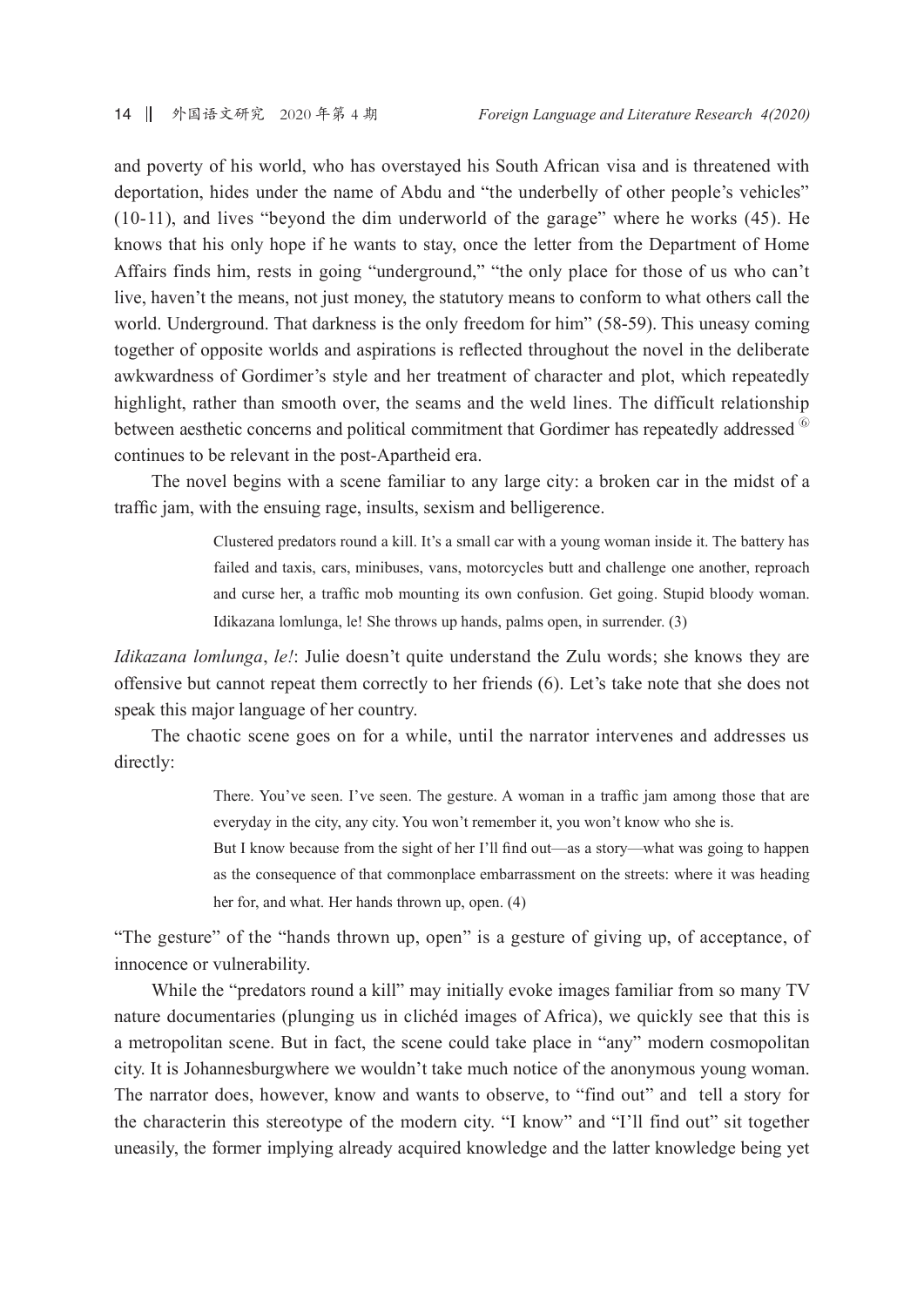to be acquired. There is on the one hand the implication that the story exists, out there, in the world (referential, mimetic realism); and on the other hand, a deliberate drawing attention to the artificial narrative device of storytelling (imaginative creation of a fictional world). Yet, knowing, finding and constructing are not really at odds. They are united, for example, in the classical rhetorical concept of *inventio*: finding and discovering in what we know and what exists (the repositories of mind and of culture) the materials for an effective discourse. The narrator, in other words, *invents* the story of the character, in a certain way and for a particular purpose.

There is an *ethos* involved in the scene, strongly asserted by the narrator as her own through the narratorial intrusion, and in the recognition of the power of literature to individualize and to extract identity out of that anonymity ("a" woman, "any" city, the "commonplace embarrassment"). Identity is in the particular story, and every encounter, event, gesture in the story shapes it in some way. Finding someone's story is central to *this* story. Gordimer's idea that "But I know because [...] I'll find out—as a story" is driven by the same ethical principle that makes the fisherman who finds an ID card in the pocket of a pair of jeans fished out of the sea want to find out the truth "as a story," and makes Bellu start his book by calling this ghostly other "one of my dearest friends" (Bellu 3).

#### Like, other

Julie and her friends meet regularly at their table at the LA Café. These members of "The Table," as the group of "elective siblings" (23) is repeatedly labelled, turn up or leave when they wish. Like the mix of customers of the Café ("the young: [...] old survivors of the quarter's past, ageing Hippies and Leftist Jews, grandfathers and grandmothers of the 1920s immigration who had not become prosperous bourgeois [...]. Prostitutes from Congo and Senegal [...]," 5-6), they too are socially and racially heterogeneous, though alike in embracing the post-Apartheid narrative of South Africa. Their bohemian egalitarian attitude— "To be open to encounters—that was what she and her friends believed, anyway" (10)—leads Julie to "recognize" Abdu as being "like her":

> Most likely of Indian or Cape Malay background; like her, a local of this country in which they were born descendant of immigrants in one era or another—in her case from Suffolk and County Cork, as in his from Gujerat or the East Indies. (10)

Julie's free indirect discourse betrays the assimilating gesture that shapes her perception of others. In their likeness, she thinks, they are both at home in the metropolis, even if neither is originally from there. Those that are really from South Africa would be "the other kind, the real blacks," as the owner of the garage calls them (32). This perception of likeness or otherness, however, is more complicated. When Julie first sees Abdu, her reaction is that "he wasn't one of them—the white man speaking Afrikaans to the black man at the machine" (7). He is other, belonging neither to the whites or the blacks, and it takes Julie a few days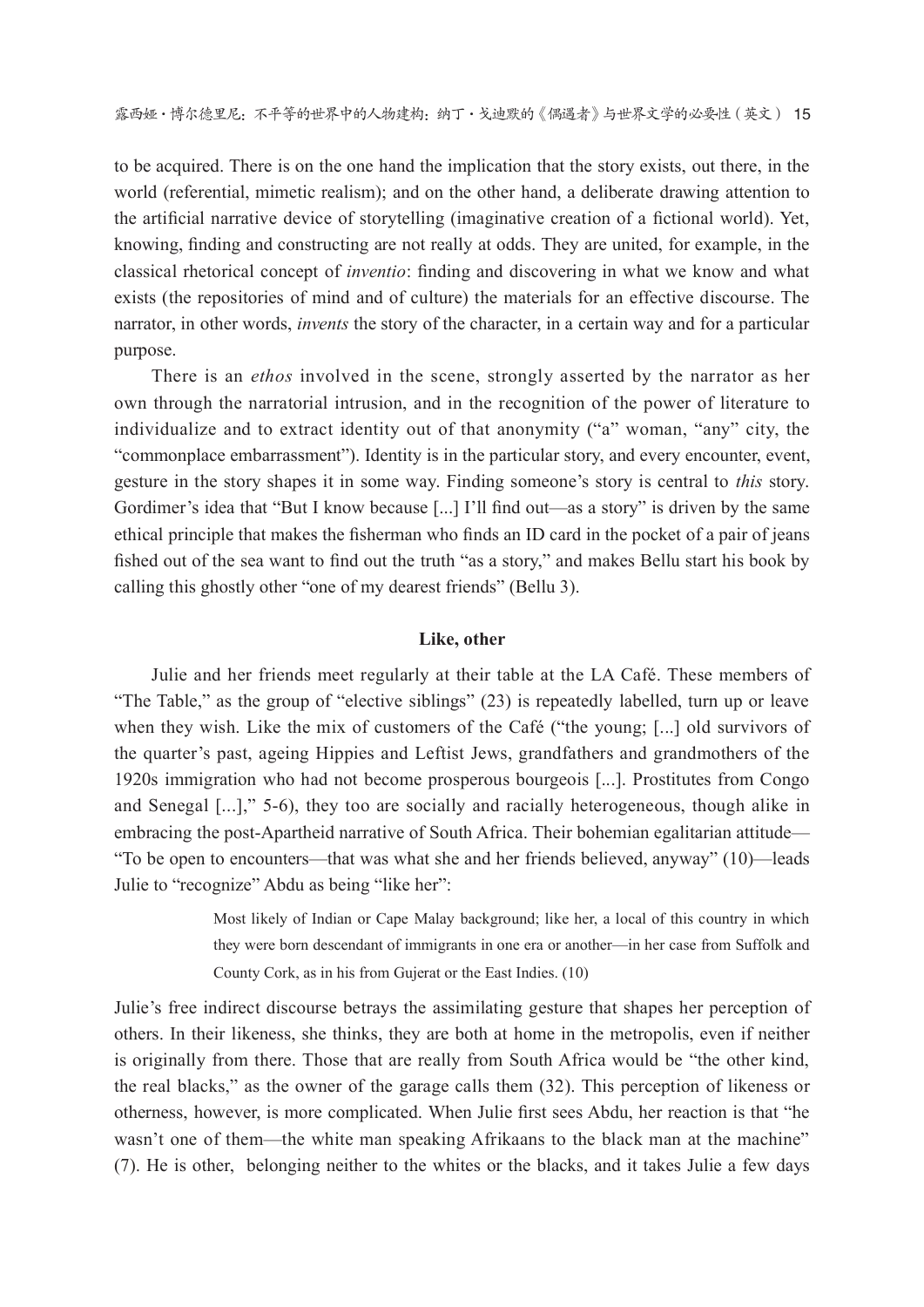to assimilate him (wrongly) as being "like her." The recurrence and variable meaning of categories such as "like," 'real," "other," "one of them" is powerful. In the initial scene of the broken-down car, as the other drivers around her "continue to jostle and blare their impatience,"

> One of the unemployed black men who beg by waving vehicles into parking bays sidles his way deftly through fenders, signals with his head [...] and mimes control of the steering wheel. Another like him appears, and they push her and her car into a loading bay. The street hustles on.  $(3)$

"Another like him" is another black man, probably also unemployed and surviving on the tips of drivers helped into parking bays. But here "like him" means one of "the other kind, the real blacks"; it means *unlike her*. It also means unlike her friends at The Table, despite their supposed racial and social openness: "But it was black men who helped me" Julie says; "Oh come on—for a hand out!" one of them comments, dismissingly (6).

And who says or thinks "another like him" in that initial scene? Is it Julie's free indirect discourse? Or is it the narrator describing the man? Or is it perhaps the crowd around her. observing the scene, that labels him thus? These indeterminacies are what many critics have found uncomfortable, especially as they exist alongside explicit narratorial interventions. The discomfort is understandable: in the words "another like him" there are implied decades, centuries even, of racism. Not knowing to whom these words should be attributed is unsettling. If we attribute them to the narrator, Gordimer herself seems tainted with the implicit racism of the expression. If we attribute them to the main character's free indirect thought, it becomes difficult for readers to develop any kind of sympathy with the protagonist whose story we are going to read (I note my own assumption of a "liberal" reader who shares Gordimer's political positions). It is tempting, then, to attribute them to the crowd, those who cluster like predators, and to the mob who jostles, blares, and finally hustles on. Yet, the grammar remains stubbornly and discomfortingly indeterminate.

#### One of those countries

Julie is not the only one that mistakes Abdu for an Indian. At a party at Julie's father house in "The Suburbs," a woman enthusing about a holiday in India asks Abdu, "I suppose you were born here, but your ancestors... have you ever been home to India?" As Abdu explains he is not an Indian without offering another identity, the woman walks away. "The set of her back is the conclusion: some sort of Arab, then" (44).

Julie's assumptions about Abdu being "like her" prove mistaken. He is not a settler, her country is not "his":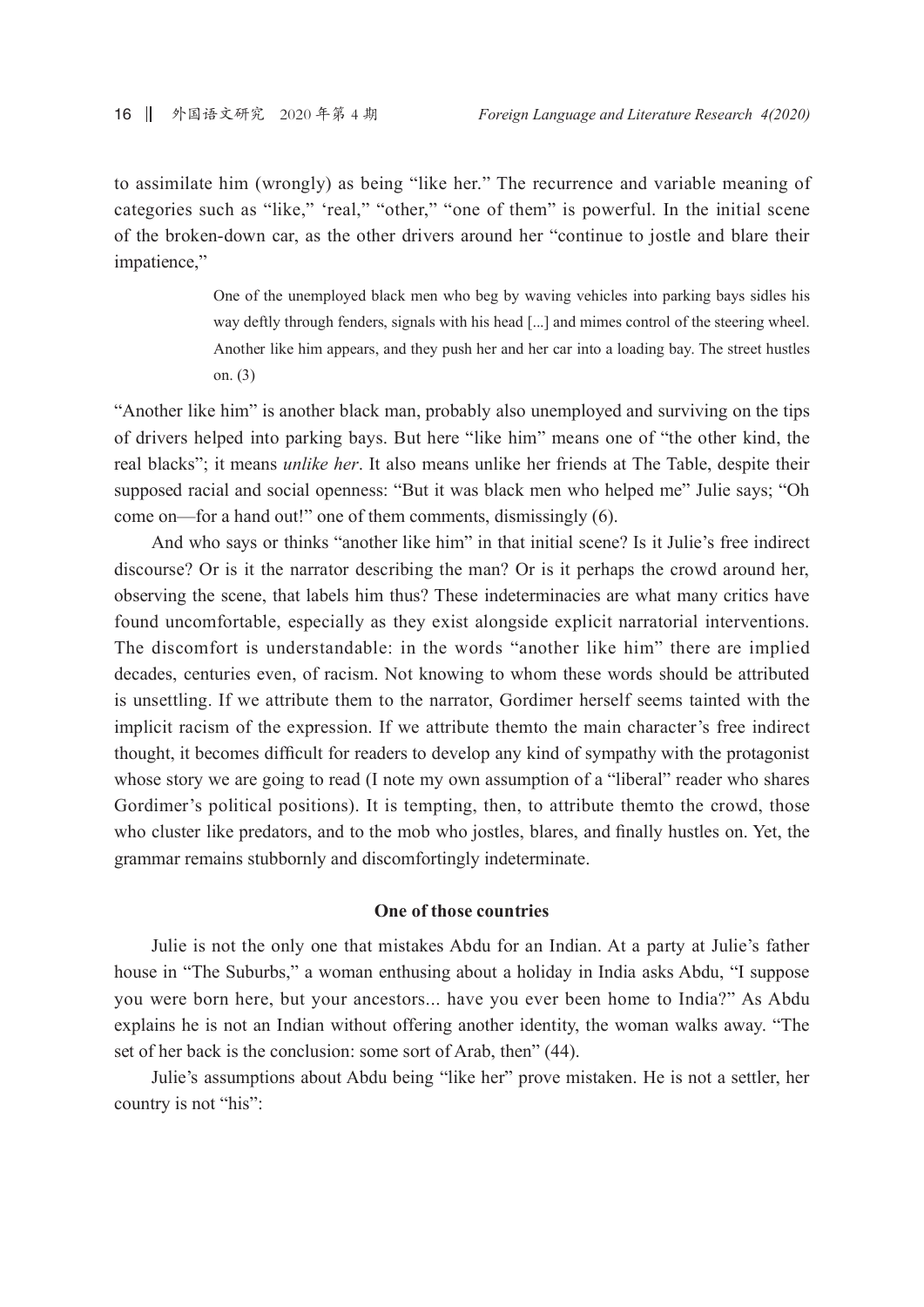Isn't this our country. That's a statement, from her.

For you.

Oh I thought you were—like me—this's home [...].

I go where they'll let me in.

He named a country she had barely heard of. One of those partitioned by colonial powers on their departure, or seceded from federations cobbled together to fill vacuums of powerlessness against the regrouping of those old colonial powers under acronyms that still brand-name the world for themselves. One of those countries where you can't tell religion apart from politics, their forms of persecution from the persecution of poverty, as the reason for getting out and going wherever they'll let vou in.  $(12)$ 

Of this country, Abdu says: "I cannot say that—'my country'—because somebody else made a line and said that is it"  $(15)$ .

The country remains nameless even when he and Julie move there. Critics have interpreted it as North Africa (e.g., Dimitriou "End" 23; Lahti 39; Lebdai, 10), which is made plausible by, for example, the use of couscous as ceremonial dish  $(120)$  and a reference to the tomb of Sidi Yousef (this major destination for pilgrims and tourists is in Marrakesh old city, however the novel locates it at the edge of the desert, where no tourists go, 125). Others place the country in the Arabian Peninsula, based on Gordimer's suggestion, notable for its vagueness, that "My character is a Muslim from some unnamed Saudi Arabian country living here illegally" (Kossew, "Living" 61). It is tempting to try to guess the country by following textual clues; and so, world map and encyclopaedia at hand, I indulge in the challenge. What we know is that the country's main language is Arabic, with English as the major international language; its borders are drawn in the desert by departing colonial powers; it is "run down" and "deprived"; "even the oil is over the border" (95); it cannot have a major international or historical role since Julie has barely heard of it (12). We can therefore exclude Western Sahara, Mauritania, Morocco, Djbouti and Chad (French or Spanish are the main international languages), Mali and Niger (Arabic is not the main language); oil-producing countries (Saudi Arabia, Qatar, the UAE, Oman, Yemen, which had a significant oil industry before the civil war until 2005, Iraq, Kuwait, Syria, Libya, Tunisia and Algeria). Egypt and Lebanon are difficult to describe as "barely heard of," and Jordan's abundance of historical and archaeological sites attracting large numbers of tourists makes it more than a nondescriptstate defined by colonial lines drawn in the desert. Sudan shares a border with oil-producing Libya and English is widely spoken, but it seems unlikely that no reference would be made to the civil war in which it was engulfed at the time of the novel. Leaving aside other wars and ongoing tensions, Somalia, Eritrea, Ethiopia and Palestine have no oil economy across a land border.

This game of trying to identify a real-world country from a fictional description and a vague authorial statement about a generic "Saudi Arabian" country is surely futile; yet, trying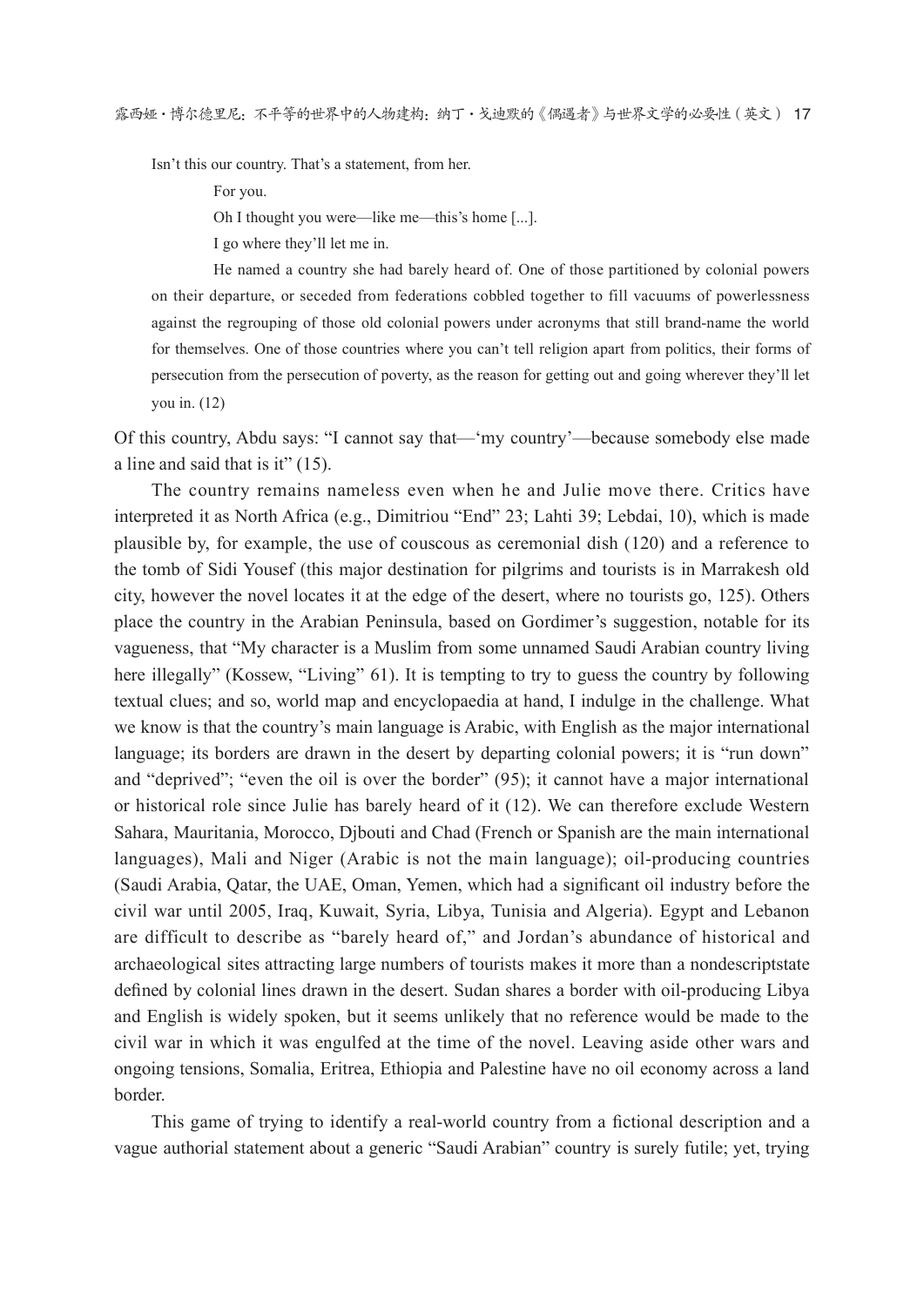to trace it and being frustrated in the attempt resonates with the uncomfortable realism of Gordimer's text, unsettling in the way it claims to both *know* and need to *find*—to invent-asfinding in the world and in the imagination. It also responds to our need to place the text and the work of a committed writer such as Gordimer in the context of real-world global, racial and economic politics. What we know about it is that it is a poor Muslim country, at least partly in the desert, indeterminate in the imaginary of the West and of South Africa. What we have are the assumptions we make about it. We may conclude that it is a *possible non-actual* country (to use Margolin's definition of character). The lack of a name (correlating with Abdu not being his real name) contributes to the country's de-individuation, its fictionality; some sort of Arab country, then. Is Gordimer stereotyping, essentializing all Arab countries into a nondescript cardboard poverty? Or is she pointing to the way we keep doing that in the real world? Or is she espousing Abdu/Ibrahim's refusal to acknowledge this real-yet-fictional country, made up by others who have the power to do so rather than emerging from the selfdetermination of its people  $-$  a predicament that bears analogies with the dispossession of indigenous South Africans peoples? Once again, the uneasy realism unsettles.  $\mathcal{D}$ 

In the absence of better knowledge, Julie relies on stereotypes, like those of tourist brochures:

> She asks about his home, does he have photographs—when she makes assumptions, she doesn't even have a photograph to go by, faces to learn from. [...] he's a cut-out from a background that she surely imagines only wrongly. Palm trees, camel, alleys hung with carpets and brass vessels. [...] No, he has no photographs. (25)

By not being "like her," a settled later-generation immigrant, he has regressed from a person to a "cut-out," a stock or cardboard character. She is trying to imagine him within the frame of what she knows, making assumptions. She wants to find out the truth ("as a story," perhaps), but asking questions is perceived as intrusive and "patronizing" (11), as if she were treating him as object of exotic interest: "What about you? It was the wrong thing—there! She'd done it, it came out god-awful as Showing Interest" (12).

It is in the intimacy of lovemaking that Julie and Abdu can access "another country, a country of its own, not yours or mine," where they need no passport or permit. It's not just sex that takes them there, but "reciprocal tenderness" (96). Earlier, the narrator had refused to describe their lovemaking:

You're not there; I am not there: to see. It's not a traffic tangle in the streets, hands going up in culpability, surrender, owing this, open to the public.

It's not the spectacle available late-night on adult TV (23)

The narrator doesn't "know" or will not try to "find out" this story. It is not out of prudishness. It is a country which only they who inhabit it, however precariously, have a right to name and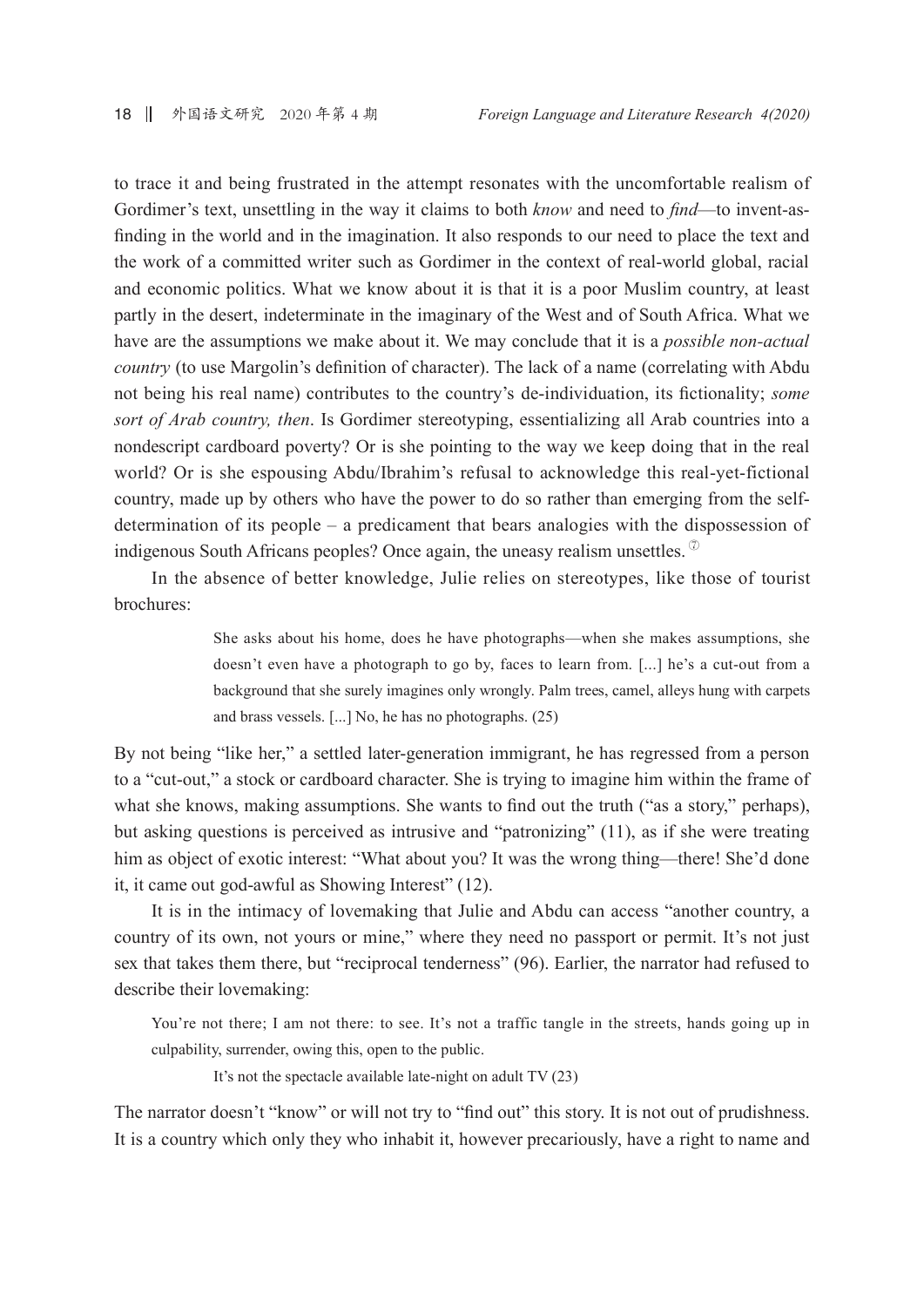#### call theirs.

In the real world, Abdu's limbo of identity and legal status also confers a kind of freedom, a living-in-the-moment and living-in-the-place that, however, prevents the possibility of imagining oneself in space or time beyond the here and now:

> He is here, and he is not here. It's within this condition of existence that they exist as lovers. It is a state of suspension from the pressures of necessity to plan like others have to plan; look ahead. There is no future without an identity to claim it; or to be obligated to it. There are no caging norms. In its very precariousness the state is pure and free. (37)

Hélène Cixous is right: ID equates with responsibility, with restrictions, thus with control. But having an ID also entails having a story and a future—the kind of story that Bellu is able to endow the drowned young man with, the possibility of justice that the story makes available. There is no future for the individual without an identity to claim it, nor is there justice or the comfort of mourning for the community. Unrecognized, "undead," the young man in *I fantasmi di Portopalo* remains a ghost, with all the other drowned, unnamed ghosts. In Gordimer's novel, the "openness" of Julie and her friends risks turning the other into a "ghost" too. Lacking a frame within which to view and understand him. Julie's friends fall into orientalist cliché (not unlike the palms and camels of Julie's imagination) and quickly forget the little they had found out about him, revealing their lack of interest: "It was his his unfamiliar response that disquieted. There was talk: That relationship's getting heavy, our girl's really gone on that oriental prince of hers. Where was it she picked him up, again?" (36). The assumed IDs of the immigrant, the oriental prince, some sort of Arab, and the cardboard cut-out quickly fades out of consciousness.

#### Shame, responsibility, and the (im)possibility of love

Outside of their private country of intimacy, and subject to the pressures of real-world prejudices, legally determined identities and sanctioned destinations, both Julie and Abdu are afraid to know and be known by the other; each makes assumptions about the other, fearful of what the other will assume about them. Julie wants to reject her racially and financially privileged background by embracing the new South Africa and distancing herself from "The Suburbs." She fears that Abdu will associate her with those who imposed Apartheid—"She is overcome by embarrassment"; "She's responsible for *them*"; "the shame of being ashamed of them; the shame of him seeing what she was, is" (45)—yet she carries on benefiting from that background (when her car breaks down, she borrows her father's vintage Rover, pretending it is not her family's; she won't ask her father for financial help, but will ask her uncle). There is hypocrisy in her superficial rejection of what continues to sustain her comfortable life. Abdu assumes that she will despise him for his poverty. Once they are in his country, they see a dead sheep on the road, and "he is ashamed and at the same time angrily resentful that she is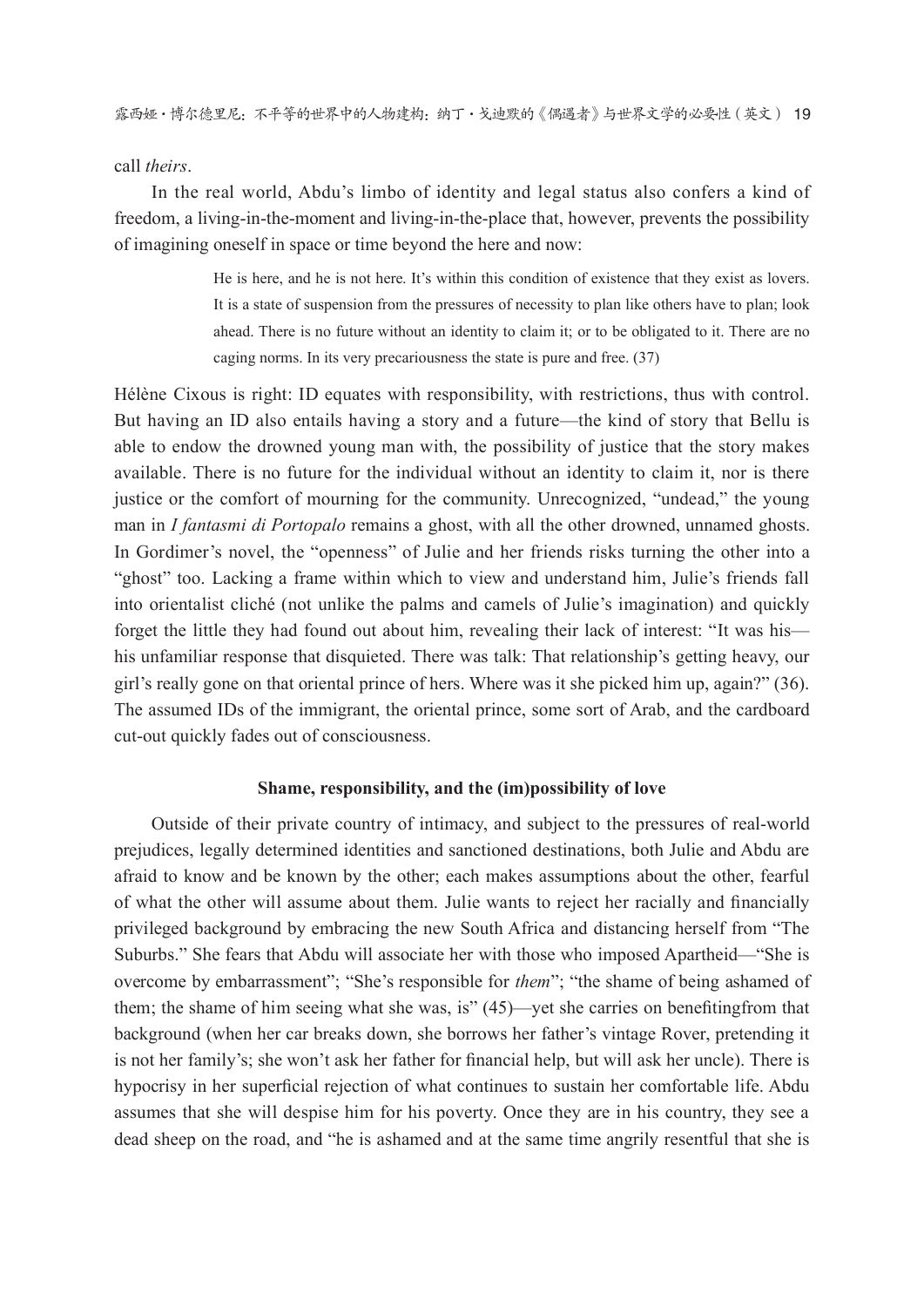seeing it [...] it will be an image of his country, his people, *what he comes from*, what he really is" (133). Finding mutual openness is impossible in their shame. Each interprets the other's closure as rejection: "She is ashamed of her parents; he thinks she is ashamed of him. Neither knows either, about the other" (38). Neither is able to cross the divide between their positions in South Africa, in the unnamed Arab country, and in the world. The acquisitive values she despises are the values he admires. He cannot afford to reject the dark, shameful underbelly of wealth because he has only ever known and lived in the dark underbelly, and has been shamed by it. When he insists that they should ask her father for help, she responds, "Almost" weary"—the weariness generated by too many similar arguments going round in circles—that he "can't understand." "And then she is taken by remorse because by saying this she has made him understand: it's because he is not one of them" (63). Caught in this vicious circle, refusing to talk to her father in order to preserve her own moral integrity, she reconfirms what she wants to avoid admitting: his not belonging in South Africa, not even the new South Africa she wishes to foster.

When Julie buys two tickets to go with him, he assumes this is yet another adventure for her; only, now he'd have to be responsible for her:

Can't you understand? I can't be for you—responsible—

She became stiff and clipped with anger.

Nobody has to be responsible for me. I am responsible for myself.

For yourself. Always yourself. You think that is very brave. I must tell you something. You only know how to be responsible for yourself here—this place, your café friends, your country where you have everything. I can't be responsible. I don't want it. (95)

Having embraced her (assumption of) independence from her family, their values, and her country's past, she bridles at his (possibly patriarchal) assumption that he will have to take care of her in his country. He is right, however: living in the world—and what's more, a world of relations determined by the colonial past and the economic imperialism of the global present—means that our actions bind others too, and once she goes with him to inhabit a space of which she does not speak the language or know the customs, he will be responsible for her, even if it were only as cultural interpreter. Her choices are not made in a world of complete freedom. If this point sounds like an existential one, it is. But it is also political and ethical.

During Apartheid, Gordimer's social and political commitment to the cause of the black majority was a responsibility she could not decline, even if she may have wanted, as a writer, to have the freedom to write about something else. Political conditions determined that she had to be responsible for the white people whose ethnicity she shared, and for the black people whose equality she had to assert, for without justice for them, there would be no right for her to write otherwise. Now, in post-Apartheid South Africa, it may seem that such a responsibility could be shed and she could write what she wanted. <sup>®</sup> However, the world refuses to be just and to be equal; it continues to make assumptions about others not like us,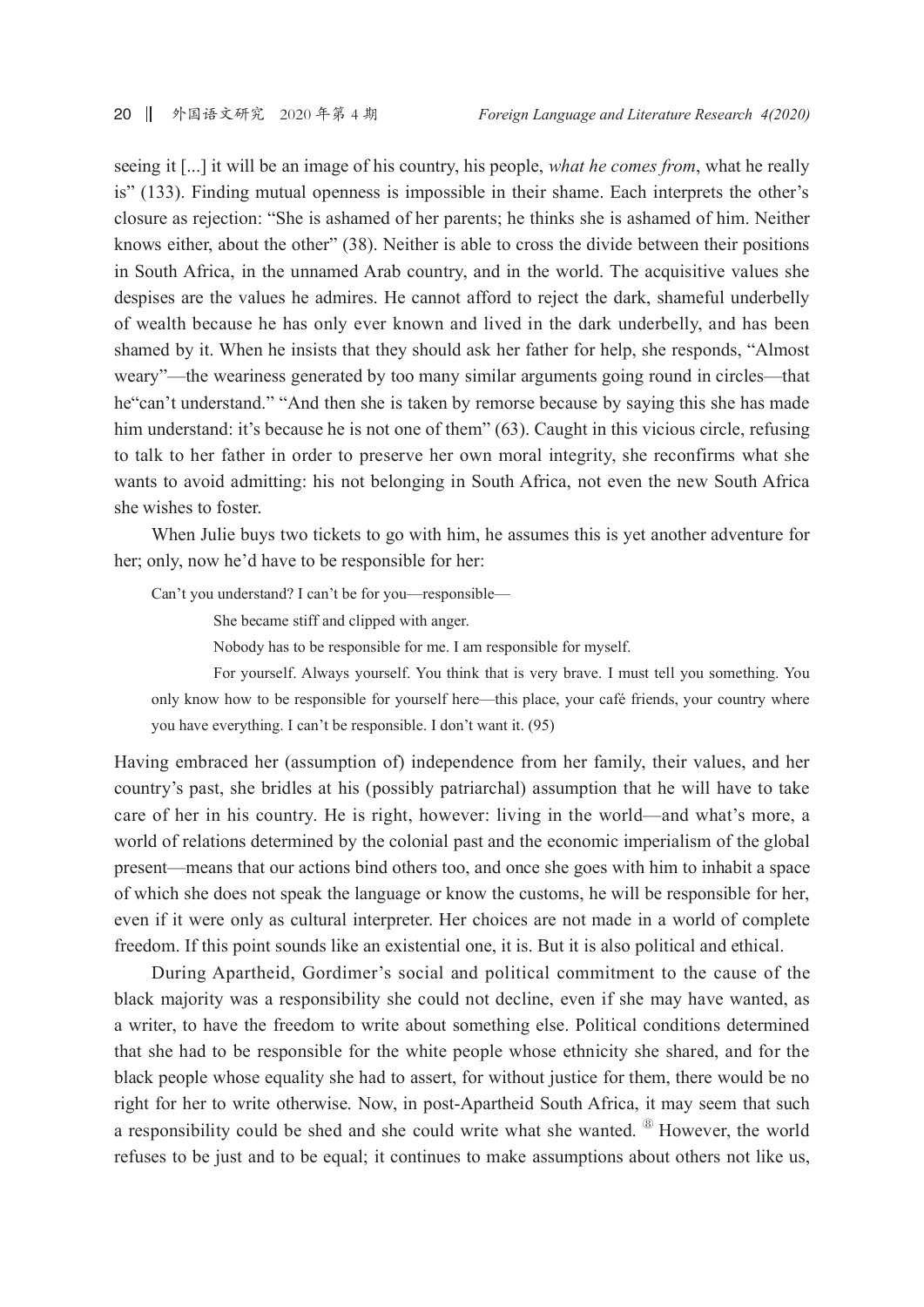turning assumptions into laws. Therefore, responsibilities must continue to be taken.

Abdu's assumption that Julie is a spoilt girl for whom he is just an adventure makes him keep his emotional distance from her: "He resists residue feelings of tenderness towards this girl. That temptation" (8). Critics frequently describe Abdu as only exploiting Julie's infatuation for his own benefit; yet sentences like these, however detached the narratoror precisely because of the detachment of the narrator—suggest something different. He is preventing himself from falling in love despite his own feelings; falling in love is a privilege for those that can afford it: "His animus the protection he must take to guard against that thing, luxury, people who could afford it called love" (137). They are foreigners to each other, each of them *abroad* (etymologically, "widely apart," "at a distance from each other") whether in South Africa or in his unnamed country. In his condition of being abroad, he keeps his distance

#### Characters, people, and the possibility of the future

After one of Julie's and Abdu's disagreements about seeking help from her father and his connections, we see both protagonists in profile: "He sulks; or is it lonely sadness in that profile? She is distanced and distressed. Love engraves a profile definitively as the mint does on a coin" (38). Whatever the perceptual point of view (is each character observing the other or is it the narrator choosing to describe them thus, from an external observing position?) it is useful to consider that the word "character" derives from the Greek kharakter (the tool that allows a mark, a seal, a stamp to be impressed on an object such as a coin, as well as the imprint itself, which determines the value of the coin, stamp or seal). In this sense, character is literally stereotype: the impression left by a plate or type. Although it is love, here, that engraves this "character," enabling identification and thus a story to reclaim the future, we are reminded of Cixous's insight that there is a link between character, money, markets; of the fixing of the subject in ways that enable its control and prevent its freedom.

It is interesting therefore that only when Julie buys the tickets Abdu sees her as if for the first time<sup>.</sup>

> And now's the time: there has been no description of this Julie, little indication of what she looks like, unless an individual's actions and words conjure a face and body. There is, anyway, no description that is the description. Everyone who sees a face sees a different face [...] the face he sees is the definitive face for the present situation. The two tickets he holds in his hands, turns over, unfolds, verifies, materialize a face, her face for him, that didn't exist before, the face of what's impossible, can't be. (93)

As a *character*, Julie has no features unless a description is given. She is visualized differently by different characters, as if each were a reader that imagines her. Now, however, through her action of buying the tickets, she has acquired a reality of her own and has become more than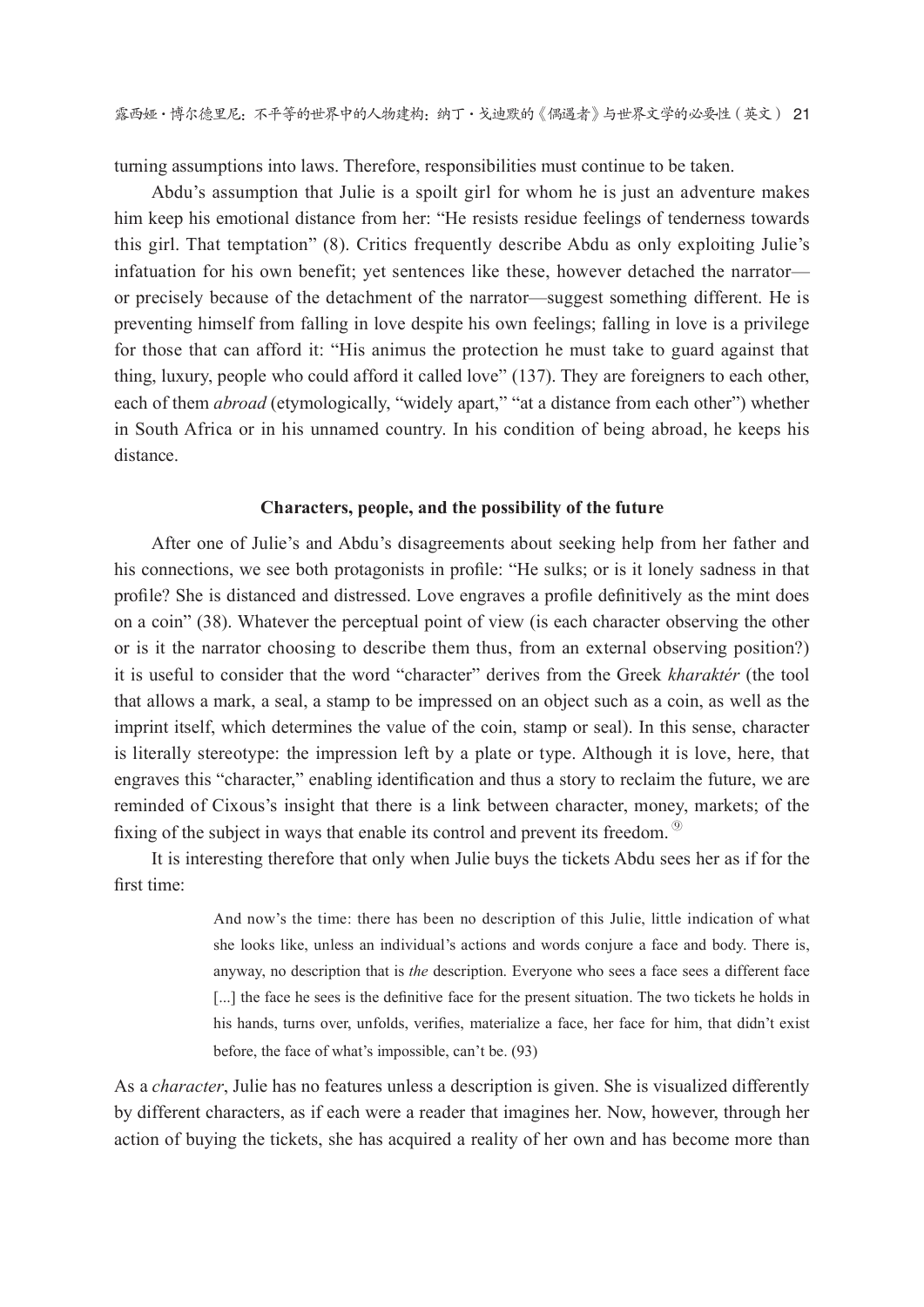a type (such as *a young white woman*). It's almost as if she has become a mimetic character after having been a synthetic, artificial one. Abdu now describes her: her hair, her eyes, the size of her ears, the eyebrows, and her lips that "move slightly, unconsciously, while she follows what someone is saying to her. As if she's learning a language" (94). The description of this young woman who has finally materialized by deciding to emigrate with him reveals her unconscious willingness to learn the language of the other, literally embodying it, adapting her features to it—as if she had always unknowingly been ready to go abroad to find home.

When Julie buys the tickets, his retort "I can't be responsible. I don't want it" (95), leads to a reaction that appears to breach a barrier:

He saw, could not stop himself seeing—everything change in her [...] And his words I *don't want it* struck the staggering blow.

You don't want me.

[...] she knows *nothing*. That is true but he sees, feels, has revealed to him something he does not know: this foreign girl has for him—there are beautiful words for it coming to him in his mother tongue -devotion. [...]

The capacity returned to him, for this foreigner makes him whole. That night he made love to her with the reciprocal tenderness—call it whatever old name you like—that he had guarded against—with a few lapses—couldn't afford its commitment [...]  $(96)$ 

What overcomes his resistance and restores to him the capacity for reciprocity is the hurt shown by this girl-foreigner who in her "devotion" has already crossed their distance and shown her attachment (one of the "beautiful words for it coming to him in his mother tongue" may be إخلاص, *ikhlas*, devotion, dedication, loyalty, sincerity, constancy, from the root *kh-l-s*, to be pure, free, sincere; it is not only Julie's love but her sincerity, her freely given loyalty that "makes him whole"). But this acceptance also brings to an end the "state of suspension" in which they had been able to "exist as lovers." The arrival of the letter had already precipitated them into time: "they had lived with nothing but the present and now they talked about the future that would come or never come. It was there, theirs, existed for them" (83). Now, with the possibility of a future restored, accepting love also entails responsibility, bonds of necessity: "With the acceptance of love there comes the authority to impose conditions" (97). However, making assumptions remains the default position, as they, like each of us, can only understand from within the frames that they and we have. Learning to understand and see differently is a difficult, laborious process. How can love, desire, intimacy, go beyond the exoticizing of the other and allow the foreign lovers to give and receive without prejudice (in all the senses that this expression can take, including the legal; without renouncing their autonomy and independence while acknowledging the mutual dependence that the relationship entails, without abandoning their past and their identity, and thus their claims or rights, and without binding, constraining the other and their future)? How can intimacy survive the mismatch of worlds and of worldviews, of aspirations and values in the unequal postcolonial,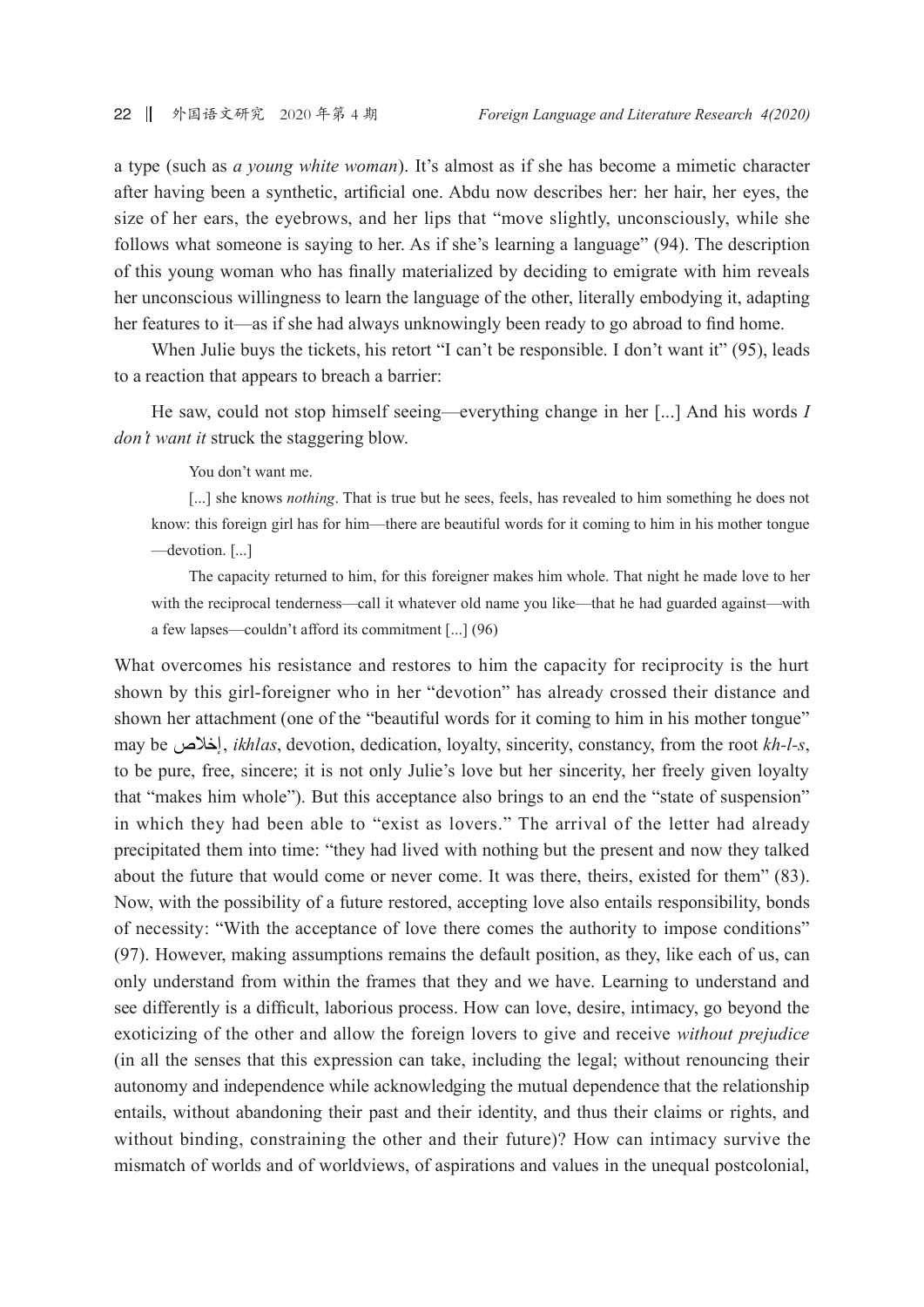post-apartheid, globalized world? It survives precariously, through the difficult acceptance of responsibility, and of the unending struggle to turn the foreign into the familiar and to allow the other to have an identity that permits them a future.

This precarious capacity for reciprocity that leads them to marriage, to emigration to his country, and to Julie's difficult but advancing integration in her new environment, can only last so long, until Ibrahim manages to get a visa to the US, with the help of Julie's mother and of her uncle's money. Now Julie refuses to go with him. As she tries to explain her decision, "her hands are up, palms open" (248), recalling the initial gesture of giving up that had led to the finding out of what would happen, as a story. This final, specular gesture—"fingers splayed, holding him off. No, it's not that. I'm not going" (248)—is not, however, a giving  $up.$ <sup> $\omega$ </sup>

Most critics read Julie's refusal to accompany Ibrahim to the US as a definitive decision that she will stay in the village. And of course, as characters made of words, their lives end with the last page of the novel. But if we treat the character mimetically and extrapolate their lives from the confines of the fiction, we may wonder whether without him she will feel as grounded as she does in the moment she decides not to leave, especially when we know how important the erotic is to her. Her integration has been made somewhat easier by the perhaps shallow, but now useful, habits of the Cafè: its "ethics" "did not allow oneself to be waited on except in a restaurant" (136), so she naturally takes part in the household activities with the other women; at The Table, everyone was "free to come and go" (192), so she accepts her husband's movements without needing to question them, as is expected here. However, once Ibrahim has gone and she, more integrated, becomes more liable to the pressures that bear on the other women, will she start resenting them? Her newly found sense of authenticity and stability still rests on the knowledge that she has access to financial resources and the possibility of a ticket out. Similarly, we don't know that Ibrahim won't come back: his chances of success in the USA are already low, and the historical world further feeds this extrapolation of the characters' future lives with the poignant and unsettling realisation that the novel was published just a few days before 9/11 and the attack on the Twin Towers in New York. What can Arab Muslim Ibrahim's life be in the USA after this? What assumptions will be made about him that may force him back to his unnamed country? These speculations are, of course, entirely outside the novel. I indulge in them—as I indulged in trying to pin on a map of Ibrahim's unnamed country—it is because this is not much different from the way the novel had started, with the speculation, the wanting to "find out" "from the sight of her," "as a story," what the consequences of a gesture would be, "where it was heading her for, and what." It is this kind of inquisitive imagination that gives characters in fiction and people in life (including those who are made ghosts by the law) their identity, their stories, their future, their justice; that re-inscribes anonymous places and individuals into geography and history. This form of inquisitive imagination, in itself a form of responsibility, is required of readers as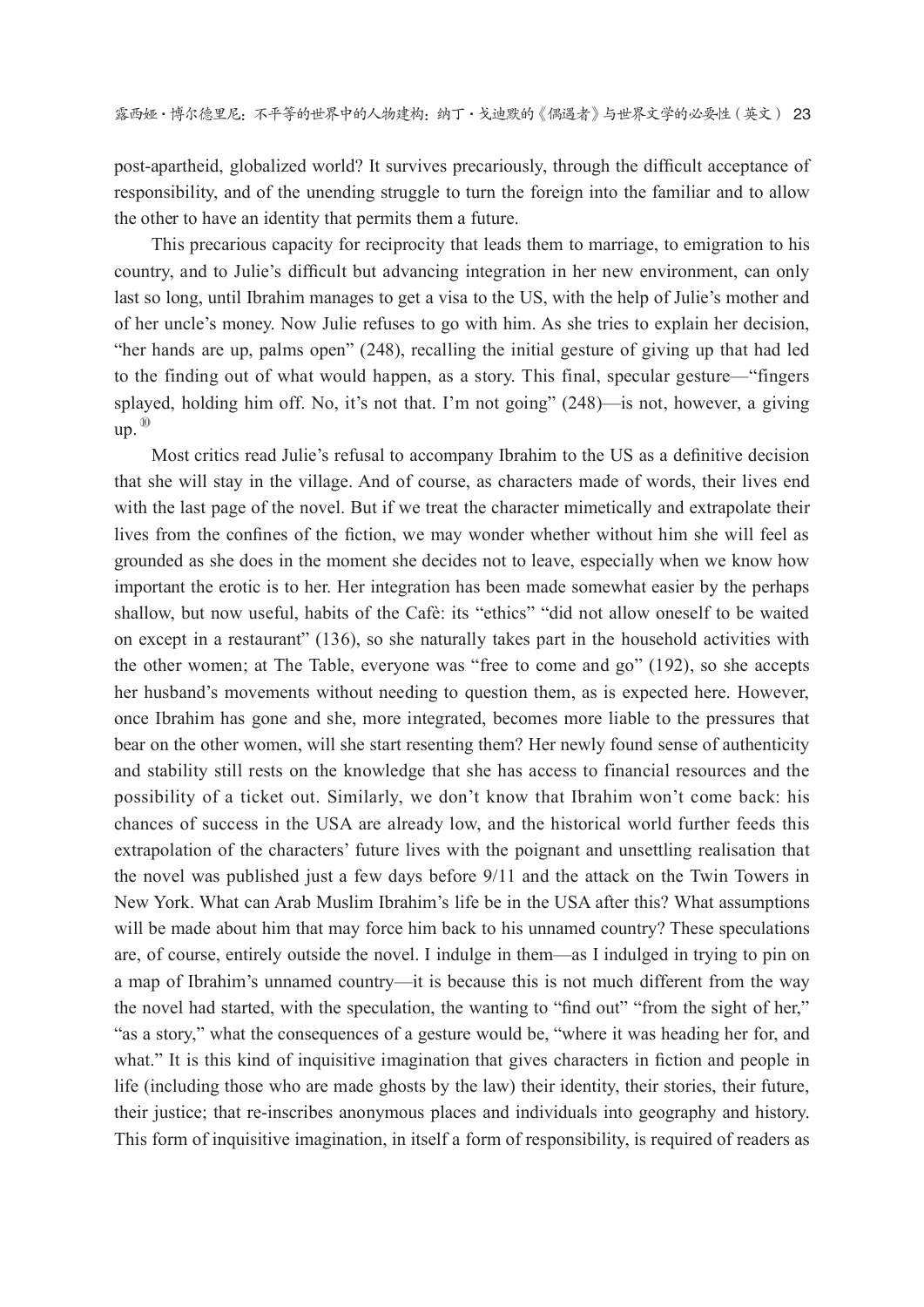much as of writers; it gives substance to individuals and to the world.

#### Languages of the self and of the other

In the village at the edge of the desert, while Ibrahim complies with the "responsibilities" [...] expected of the return of a son experienced in the ways of the world outside" (134), Julie stays at home and reads, waiting for a time when they would decide what "their project (the vocabulary of her public relations period slipped in, like an accent discernible in a secondlanguage speaker)—what a new life, here, was going to be" (134-35). The bracketed words (presumably by the narrator, but possibly Julie's free indirect thought), are striking. In this new world, the PR language she spoke fluently in Johannesburg slips in, like the trace of an accent. This can be read at one level as realist description of how her past continues to manifest its legacy in her thoughts; at another level, the infiltration of that language into her speech, now, signals something else. There is a kind of untranslatability between the self that spoke PR confidently in a home that felt alien and the self that seeks to belong in the village at the edge of the desert. Not unlike the exhibited lack of seamlessness in Gordimer's frequently awkward style, this pointing to the untranslatable residue of the self is integral to the psychological, literary, ethical, political questions investigated in the novel, including the quest for a more grounded self; the problem of constructing character in fiction and understanding people in reality beyond the assumptions we make about them; and the problem of existing, as a responsible individual, in a global world of unequal relations.

The translatability or untranslatability of the self and of the other, and of the other's language, is as central to any notion of cosmopolitanism and of world literature as is economic inequality, insofar as it determines the legal and perceptual status of the other at home and abroad: the other either as "ghost" or as endowed with a name and a story; as able to belong to more than one location or as restricted in his or her movements across boundaries; "the right kind of foreigner" (140) with the correct passport, like Julie, or the wrong one. The high humanist ideal of cosmopolitanism as citizenship of the world, of having the entire world as home—the utopian ideal that Kant, for example, defines as *ius cosmopoliticum* (cosmopolitan right) and describes as the "highest purpose of nature," the "matrix within which all the original capacities of the human race may develop" (Kant 51)—is always at risk of being traduced into the glib "enlightened" liberalism of "The Table," the shallow assumption of being equal and free, an attitude of which Julie's PR language, with its jumbling together of "benefit dinners, celebrity concerts, visiting pop groups" (Gordimer 11) was an integral part. Any ethical cosmopolitanism that aspires to be more than owning a first-world passport facilitating unhindered travel will be laborious, fraught with difficulties and responsibilities. It will demand constant negotiation, the acceptance that one cannot be or feel at home in one's city, in one's nation, or in the world for as long as there are inequalities, and for as long as there is no acceptance that one's home can also be someone else's home.<sup>10</sup> Along the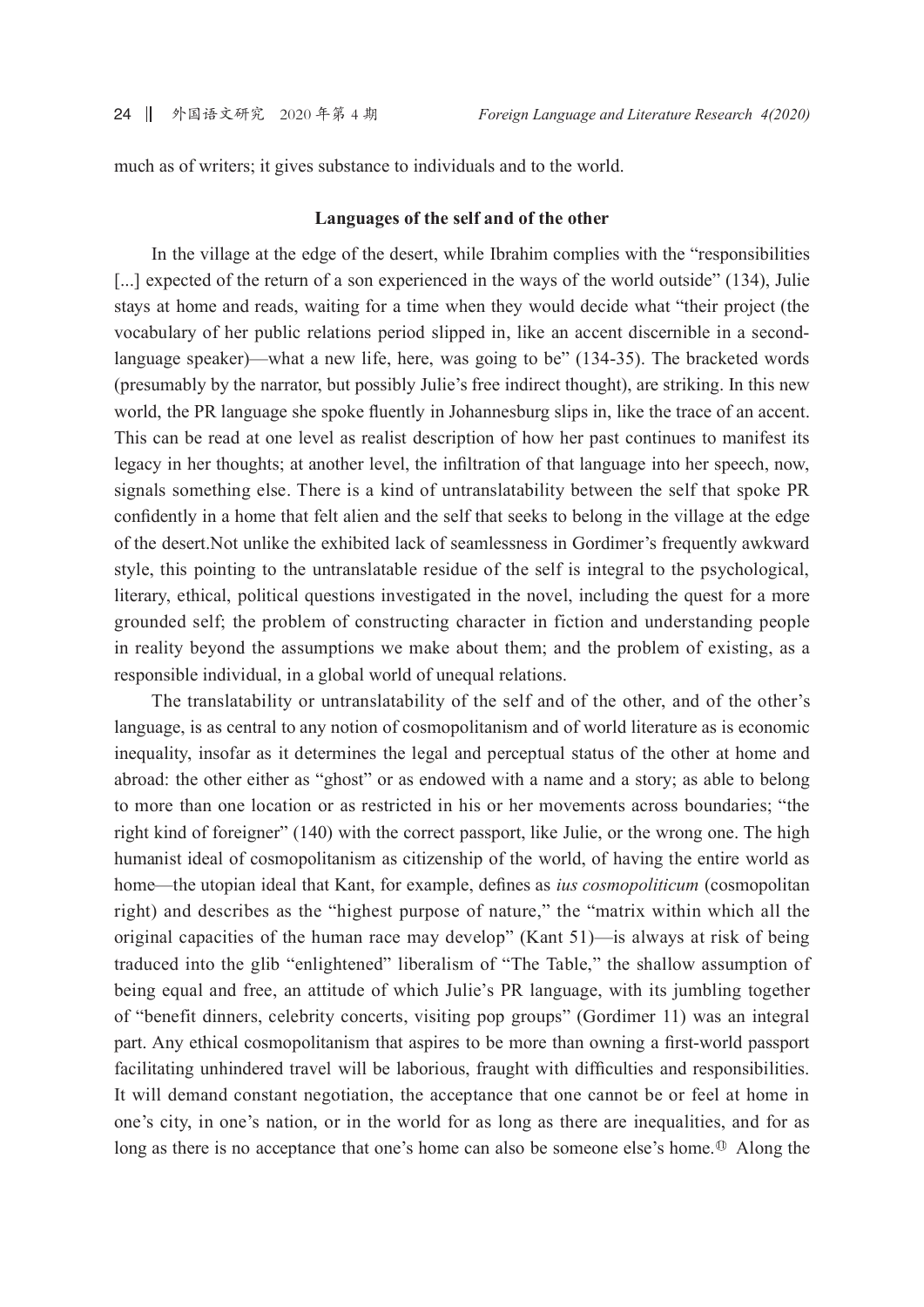humanist utopian ideal of citizenship of the world, there has to be the effort of learning to get out of the comfort of one's own language, too; of recognizing that others are not assimilable or translatable into our familiar systems of framing and interpreting the world; that our home may also be an "abroad" where we are "at a distance from each other." One may think of what Hugh of St Victor, famously cited by Edward Said in his "Reflections on Exile," conceives as the ideal of surrendering the attachment to one's home to progress to the perfection of seeing the whole world not as home but as a foreign land (Said 185); or of what Adorno, also cited by Said, claims as moral necessity in the aftermath of war and genocide: "it is part of morality not to be at home in one's own home" (Said 184).

It becomes significant therefore that in Ibrahim's village Julie decides to learn Arabic, even though previously she had not learnt the Zulu language which she assumed were equal to her in her (their) home country. In Johannesburg, she assumed a liberal open attitude but in effect remained apart ("abroad") without acknowledging it. Once she is literally abroad, she seeks to bridge her distance from the women of the household and the village by learning Arabic and teaching English. Significantly, the decision is taken almost immediately after her arrival, when she asks Ibrahim's sister if she will show her the village and the sister replies, exposing the cultural chasm between them, that Ibrahim will: "The two young women looked at one another with deep incomprehensibility, each unable to imagine the life of the other; smiling. It was perhaps right then that she made the decision: I have to learn the language"  $(121)$ . Just as significantly, in an inversion of the beginning, at the end of the novel her sistemation in-law speaks Arabic to her, knowing that she will understand (268).

#### The necessity for literature to be world literature

As I have argued, Gordimer's exploration of character in the novel is carried out also through the adopting of an apparently awkward, self-conscious narrative voice that complicates the illusions of realism and foregrounds the tension between mimesis and artifice. As readers we are both made aware of these fractures and seek reconcile inconsistencies and fill the gaps on the basis of our own assumptions about people living real lives. This exploration of character-making reflects, thematically, how we seek to make sense of others in the world, including foreign and ghostly others. Even when we seek to acknowledge the other's right to self-identity and individuation, we rely on categories of thoughts that reveal our more or less conscious biases, on stereotypes that shape our perception of others and of the world (the Arab, the illegal immigrant, the unemployed black, the white liberal wealthy woman…, all these exposed by Gordimer's repeated use of labels such as "The Table," "The Suburbs," "the poet," etc.). An ironic example of the way our language is shaped by these categories occurs during the party at Julie's father's house. The occasion is a farewell for a friend who is *relocating* with his family to Australia ("To discover and take over possession of oneself, is that secretly the meaning of 'relocation' as it is shaped by the tongue and lips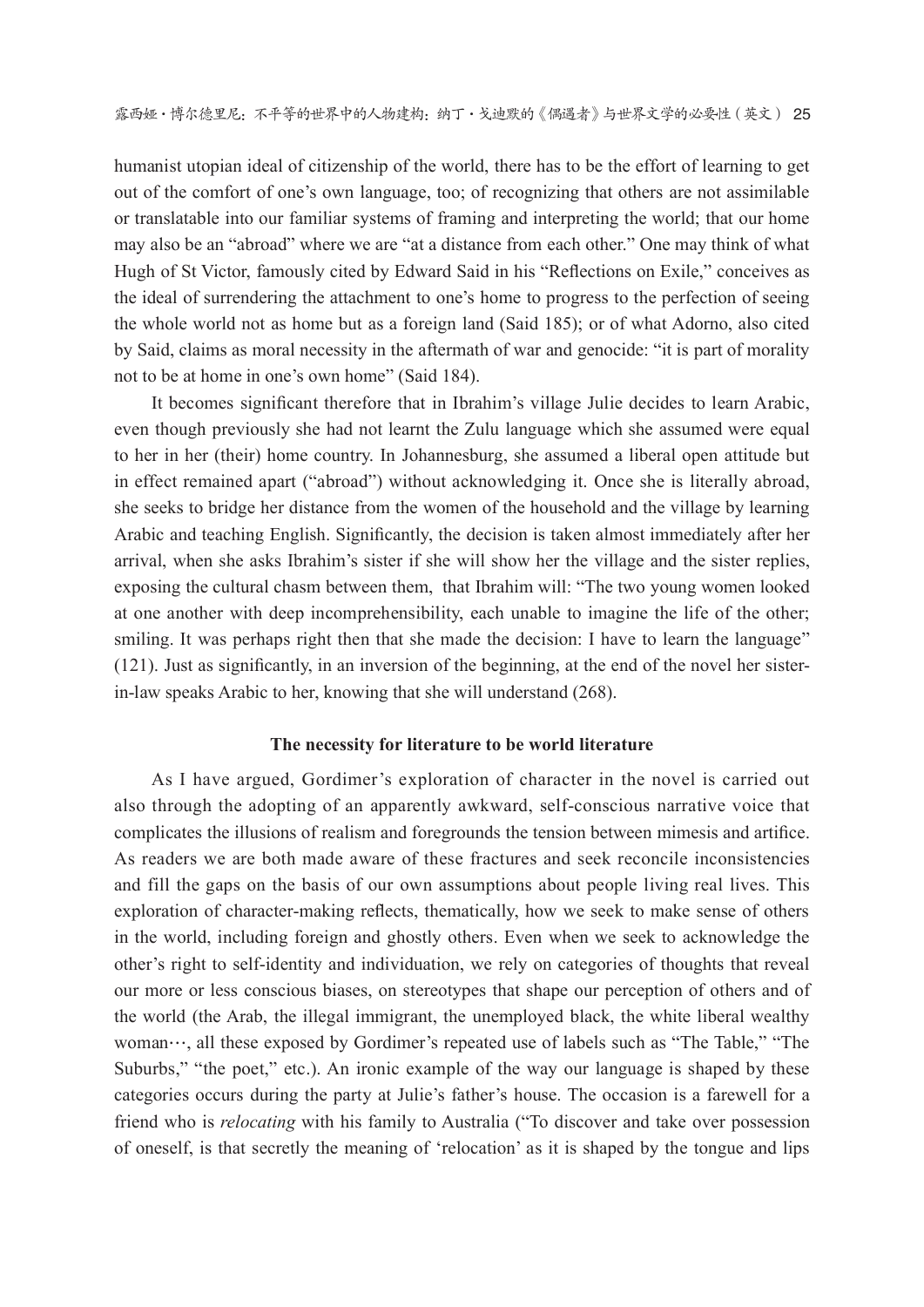in substitution for 'immigration'?" (48); the earlier description of the relocating couple as "emigrants" (46) highlights the difference, rather than an analogy, between them and Abdu). In the conversation, Australia is described as "Down Under" (46), as one would see it from Europe or the US, through the customary assumption that North is up and South is down – only, from South Africa, Australia is barely "down," let alone "under," Johannesburg being at approximately the same latitude as Brisbane, Cape Town as Sydney. Language reflects and reinforces the assumptions and prejudices that structure our minds and the world. That's why Julie's moving her lips as if learning a language when listening to others, and her moving from not knowing Zulu to learning Arabic, instil a potentially positive note, notwithstanding the shallowness of her liberalism, the inherent hypocrisy of her privileged position.

In exhibiting its awkward form, Gordimer's *The Pickup* enjoins us to be attentive to the way we make assumptions about others; to the languages we speak or neglect to speak (or even refuse to hear), the translations that we perform and the untranslatabilities that we recognize; to how we fashion our sense of home and of abroad, of being connected and being apart, our own foreignness in what we call home, how we make others foreign in their home, and how we can open ourselves to the foreign; to how we are caught, circulate, and are complicit in a world of economic, legal and historical inequality. It is in this sense that Gordimer's novel posits the necessity for literature to accept its responsibility to be world literature, while asking, "Which world? Whose world?"

#### **Notes**

1) For different angles on this discussion, see, e.g., Dimitriou, "End of History" and "Nadine Gordimer"; Heffernan, "Unspeakable Phrases"; Lahti.

2) Examples of critical reviews are Jaggi; Duguid; Guarducci; for more positive interpretations of the style and structure see Kaye/Kantrowitz; Dimitriou, "End" 20-21; and Spain, who argues that "Gordimer's grammatical ambiguity reveals forces of a complex world bound up with the facts of postcoloniality" (759). 3) I have discussed aspects of this in "Making Assumptions."

4) Although I will not directly address, for reasons of space, different theories of world literature, the questions that emerge in the following pages are informed by ongoing discussions on the interrelations of world literature with world economic systems, globalization and inequality (see the various approaches by Casanova, Moretti, Spivak, WReC); on transnationality, circulation of texts, languages and people, translatability and untranslatability (see e.g., Rosendahl Thomsen, Damrosch, Apter); on the relationships between world, globe, planet; globalization, postcoloniality and neoimperialism (see e.g., Spivak, Cheah, Ganguly, WReC), and how literature, as a practice and as an institution contributes to making the world (e.g. Helgesson and Vermeulen, Cheah). A nuanced discussion of Nadine Gordimer's work of the early 2000s in relation to postcoloniality and world literature can be found in Dimitriou, "Postcolonialising."

(5) I have discussed *I fantasmi di Portopalo* in "Uncertain" 448-53.

6 See Gordimer's "Living in the Interregnum," in Telling Times, 2010 (374-96).

7 On the tensions between the notions of home, belonging and exile in relation to globalisation, in particular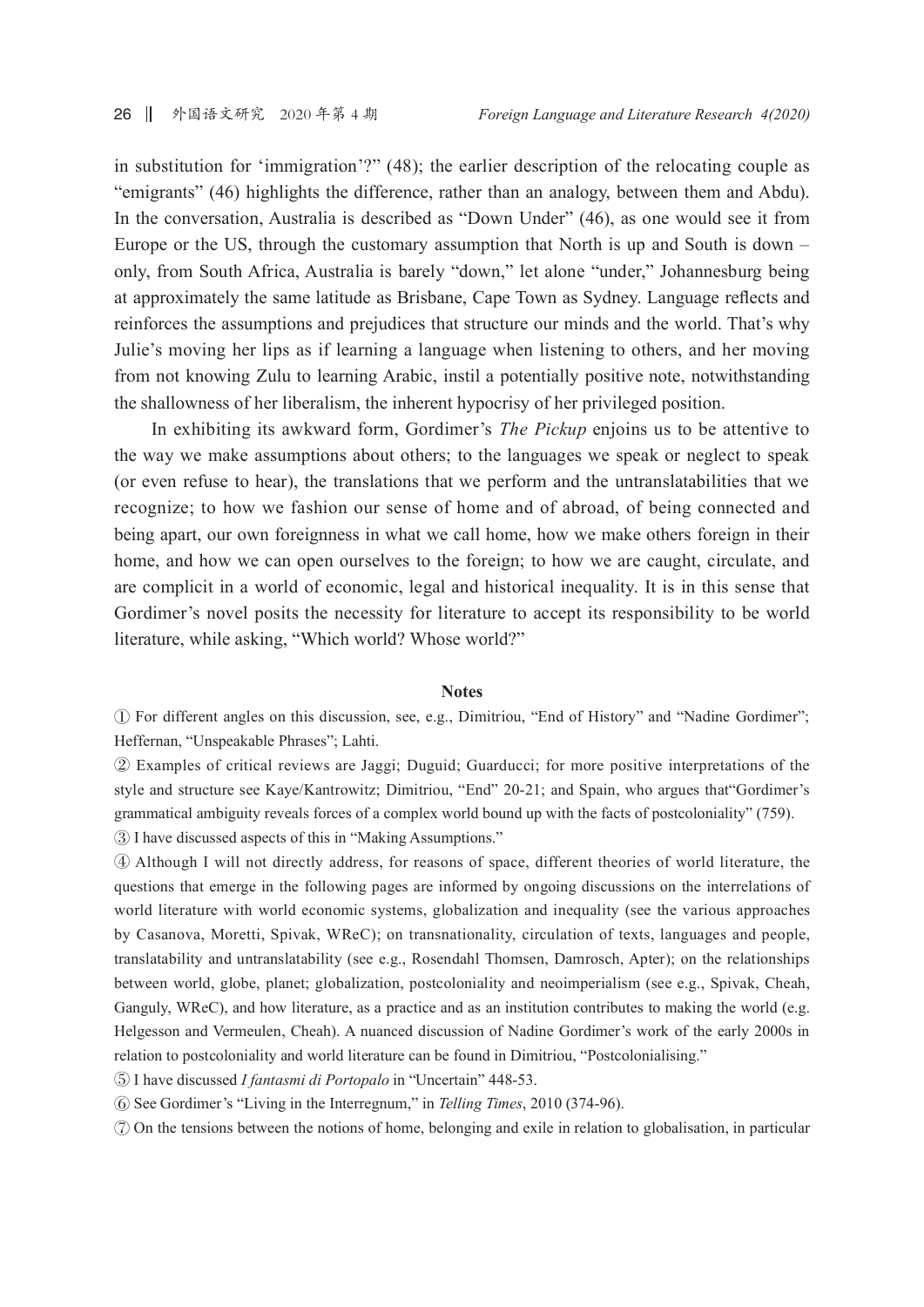露西娅·博尔德里尼: 不平等的世界中的人物建构: 纳丁·戈迪默的《偶遇者》与世界文学的必要性 (英文) 27

in relation to Gordimer's own discussion of global and local, see Kossew, "Beyond the National."

8) See Gordimer's essays in Telling Times, in particular "The Essential Gesture," published in 1985 (409-24); "Turning the Page: African Writers on the Threshold of the Twenty-first Century," 1992 (485-93); "The Dwelling Place of Words," 2001 (590-94).

**9 Kossew ("Beyond") discusses Julie and Ibrahim as stereotypes, quoting Gordimer's ironic awareness that** "these stereotypes are so hard to resist or overcome, even in a global world where cross-cultural understanding is promoted"  $(25)$ .

10 On the significance of "gesture" for Gordimer's reflections on the writer's relationship with the world, see Lahti.

10 On the critique of cosmopolitanism in *The Pickup*, see also Mount 107; Eze, 77-101.

#### **Works Cited**

Apter, Emily. Against World Literature: On the Politics of Untranslatability. London& New York: Verso, 2013.

Barthes, Roland. S/Z. Paris: Seuil, 1970.

Bellu, Giovanni Maria. I fantasmi di Portopalo. Segrate: Mondadori, 2004.

- Boldrini, Lucia. "The Uncertain Mediterranean Borders of Comparative Literature." IV Uluslararasi Karşilaştirmali Edebiyat Bilimi Kongresi, "Kültürler Ve Değerler Buluşması" / IV International Comparative Literature Congress, "Meeting of Cultures and Values, "Bildiriler / Proceedings. Eds. Adnan Karaismailoğlu and Yusuf Öz. Kırıkkale Universitesi Yayılari, 2013. 441-454.
- ---. "Making assumptions in Nadine Gordimer's The Pickup." Intercultural Poetics: Literary Representations of the Foreign Other / Poéticas Interculturais. Representações Literárias do Outro como Estrangeiro. Ed. Paula Alexandra Guimarães. Húmus Edition, forthcoming, 2020.

Casanova, Pascale. La république mondiale des lettres. Paris: Seuil, 1999.

Cheah, Pheng. What Is a World? On Postcolonial Literature as World Literature. Durham: Duke UP, 2016.

Cixous, Hélène. "The Character of 'Character'." New Literary History 2 (1974): 383-402.

Damrosch, David. What Is World Literature? Princeton: Princeton UP, 2003.

- Dimitriu, Ileana. "The End of History." Current Writing: Text and Reception in Southern Africa 1 (2003): 17-37.
- ---. "Postcolonialising Gordimer: The Ethics of 'Beyond' and Significant Peripheries in the Recent Fiction." English in Africa 2 (2006): 159-80.
- ---. "Nadine Gordimer: Getting a Life after Apartheid." Current Writing: Text and Reception in Southern Africa 1-2 (2009): 117-37.
- Docherty, Thomas. Reading (Absent) Character: Towards a Theory of Characterization in Fiction. Oxford: Clarendon, 1983.
- Duguid, Lindsay. "Contradictions and the Clashing of Cultures." Sunday Times. Sept. 23, 2001.
- Eze, Chielozona. Race, Decolonization, and Global Citizenship in South Africa. Rochester: U of Rochester P, 2018.
- Fokkema, Aleid. Postmodern Characters: A Study of Characterization in British and American Postmodern Fiction. Amsterdam: Rodopi, 1991.
- Ganguly, Debjani. This Thing Called the World: The Contemporary Novel as Global Form. Durham: Duke